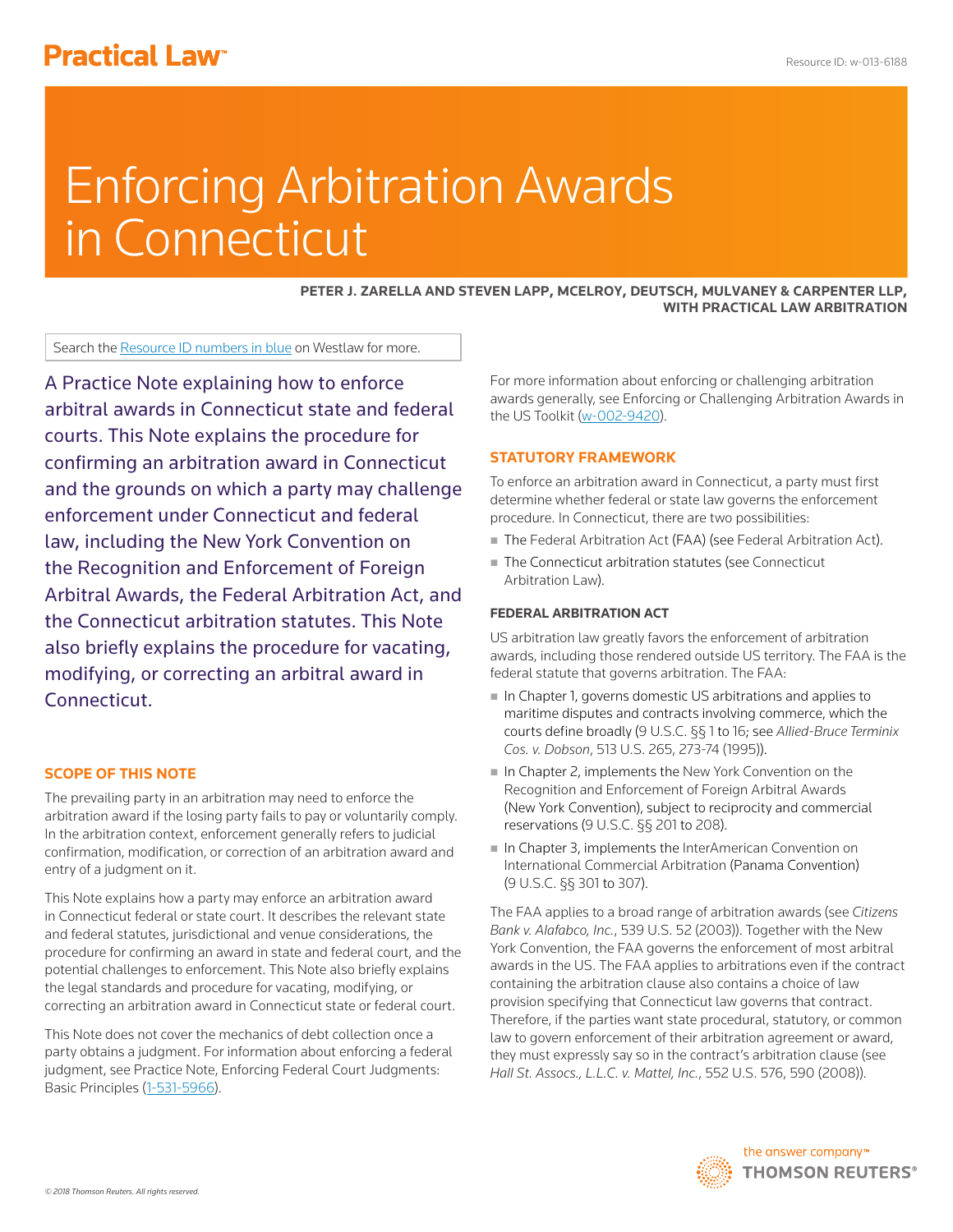For more information on the FAA, see [Practice Note, Understanding](http://www.westlaw.com/Document/I0f9fc0b4ef0811e28578f7ccc38dcbee/View/FullText.html?originationContext=document&vr=3.0&rs=cblt1.0&transitionType=DocumentItem&contextData=(sc.Search))  [the Federal Arbitration Act](http://www.westlaw.com/Document/I0f9fc0b4ef0811e28578f7ccc38dcbee/View/FullText.html?originationContext=document&vr=3.0&rs=cblt1.0&transitionType=DocumentItem&contextData=(sc.Search)) (0-500-9284).

#### **Domestic Arbitrations Under FAA Chapter 1**

The FAA's domestic arbitration provisions appear in Chapter 1 of the FAA. Chapter 1 applies to:

- **Maritime matters.**
- Foreign or interstate commerce matters not governed by the New York Convention (see [New York Convention](file:///Volumes/composition/Data/Incoming/Thomson%20Reuter/2018/041918/#co_anchor_a000005_1)).

For more information on enforcing domestic arbitration awards under Chapter 1 of the FAA, see [Practice Note, Enforcing Arbitration](http://www.westlaw.com/Document/I0f9fc048ef0811e28578f7ccc38dcbee/View/FullText.html?originationContext=document&vr=3.0&rs=cblt1.0&transitionType=DocumentItem&contextData=(sc.Search)#co_anchor_a454852)  [Awards in the US: Enforcement of Arbitration Awards Under Chapter](http://www.westlaw.com/Document/I0f9fc048ef0811e28578f7ccc38dcbee/View/FullText.html?originationContext=document&vr=3.0&rs=cblt1.0&transitionType=DocumentItem&contextData=(sc.Search)#co_anchor_a454852)  [1 of the FAA for NonNew York Convention Awards](http://www.westlaw.com/Document/I0f9fc048ef0811e28578f7ccc38dcbee/View/FullText.html?originationContext=document&vr=3.0&rs=cblt1.0&transitionType=DocumentItem&contextData=(sc.Search)#co_anchor_a454852) (9-500-4550).

#### **New York Convention**

Chapter 2 of the FAA implements the New York Convention. The New York Convention applies to arbitration agreements and awards arising out of a legal commercial relationship, whether or not contractual, including a transaction, contract, or agreement described in Chapter 1 of the FAA [\(9 U.S.C. § 2](http://www.westlaw.com/Link/Document/FullText?findType=L&pubNum=1000546&cite=9USCAS2&originatingDoc=I6200884823a411e89bf099c0ee06c731&refType=LQ&originationContext=document&vr=3.0&rs=cblt1.0&transitionType=PLDocumentLink&billingHash=0752ED4C2A16292A6503FB49B8AEC9A0923C05A6073DAF33D4C8823FDC3EF458&contextData=(sc.Search))). However, an arbitration based on an agreement arising out of a relationship entirely between US citizens does not fall under the New York Convention unless that relationship either:

- Involves property located abroad.
- Contemplates performance or enforcement abroad.
- Has some other reasonable relation to one or more foreign states. [\(9 U.S.C. § 202](http://www.westlaw.com/Link/Document/FullText?findType=L&pubNum=1000546&cite=9USCAS202&originatingDoc=I6200884823a411e89bf099c0ee06c731&refType=LQ&originationContext=document&vr=3.0&rs=cblt1.0&transitionType=PLDocumentLink&billingHash=6EFB032B309375972F7DCFAB8397C1326F3DECF6B6EE8AD2ECB4E40F2BFFC693&contextData=(sc.Search)).)

If the New York Convention and the FAA conflict, the New York Convention applies [\(9 U.S.C. § 208\)](http://www.westlaw.com/Link/Document/FullText?findType=L&pubNum=1000546&cite=9USCAS208&originatingDoc=I6200884823a411e89bf099c0ee06c731&refType=LQ&originationContext=document&vr=3.0&rs=cblt1.0&transitionType=PLDocumentLink&billingHash=80B1EEC05942B0FDF43A4E356A63E11026596C95478A9CE527D58EDC4E4243FC&contextData=(sc.Search)). An arbitration award issued in a country that is a signatory to the New York Convention is generally enforceable in the US, subject to the New York Convention's provisions for refusing enforcement and recognition (see [Article,](http://www.westlaw.com/Document/I43e21ff51c9a11e38578f7ccc38dcbee/View/FullText.html?originationContext=document&vr=3.0&rs=cblt1.0&transitionType=DocumentItem&contextData=(sc.Search))  [Fifty Years of the New York Convention on Arbitral Awards: Success](http://www.westlaw.com/Document/I43e21ff51c9a11e38578f7ccc38dcbee/View/FullText.html?originationContext=document&vr=3.0&rs=cblt1.0&transitionType=DocumentItem&contextData=(sc.Search))  [and Controversy](http://www.westlaw.com/Document/I43e21ff51c9a11e38578f7ccc38dcbee/View/FullText.html?originationContext=document&vr=3.0&rs=cblt1.0&transitionType=DocumentItem&contextData=(sc.Search)) (3-384-4388)).

For more information on enforcing international arbitration awards under the New York Convention, see [Practice Note, Enforcing](http://www.westlaw.com/Document/I0f9fc048ef0811e28578f7ccc38dcbee/View/FullText.html?originationContext=document&vr=3.0&rs=cblt1.0&transitionType=DocumentItem&contextData=(sc.Search)#co_anchor_a308396)  [Arbitration Awards in the US: Enforcement of Arbitration Awards](http://www.westlaw.com/Document/I0f9fc048ef0811e28578f7ccc38dcbee/View/FullText.html?originationContext=document&vr=3.0&rs=cblt1.0&transitionType=DocumentItem&contextData=(sc.Search)#co_anchor_a308396)  [Under Chapter 2 of the FAA Implementing the New York Convention](http://www.westlaw.com/Document/I0f9fc048ef0811e28578f7ccc38dcbee/View/FullText.html?originationContext=document&vr=3.0&rs=cblt1.0&transitionType=DocumentItem&contextData=(sc.Search)#co_anchor_a308396)  (9-500-4550).

# **The Panama Convention**

Chapter 3 of the FAA implements the Panama Convention and provides federal courts with subject matter jurisdiction for the enforcement of arbitration awards that are governed by the Panama Convention [\(9 U.S.C. §§ 203](http://www.westlaw.com/Link/Document/FullText?findType=L&pubNum=1000546&cite=9USCAS203&originatingDoc=I6200884823a411e89bf099c0ee06c731&refType=LQ&originationContext=document&vr=3.0&rs=cblt1.0&transitionType=PLDocumentLink&billingHash=3E8C469996E3C2F86392541EBA05A5C968CD20513E9D88E177197F0F212BB1FB&contextData=(sc.Search)) and [302](http://www.westlaw.com/Link/Document/FullText?findType=L&pubNum=1000546&cite=9USCAS302&originatingDoc=I6200884823a411e89bf099c0ee06c731&refType=LQ&originationContext=document&vr=3.0&rs=cblt1.0&transitionType=PLDocumentLink&billingHash=83D85902DB0B943A713FE00FDD758C9E5C6FA8CBB7EE8A2C0E96D2ACC537D905&contextData=(sc.Search))). It applies to arbitrations arising from a commercial relationship between citizens of nations that have signed the Panama Convention if, with certain exceptions, the parties are not all US citizens ([9 U.S.C. §§ 301](http://www.westlaw.com/Link/Document/FullText?findType=L&pubNum=1000546&cite=9USCAS301&originatingDoc=I6200884823a411e89bf099c0ee06c731&refType=LQ&originationContext=document&vr=3.0&rs=cblt1.0&transitionType=PLDocumentLink&billingHash=D9E1CC2E54A9C2DB6191BAF403E04A2DF730BED31AE17577F4004EEA4A958F31&contextData=(sc.Search))-[307](http://www.westlaw.com/Link/Document/FullText?findType=L&pubNum=1000546&cite=9USCAS307&originatingDoc=I6200884823a411e89bf099c0ee06c731&refType=LQ&originationContext=document&vr=3.0&rs=cblt1.0&transitionType=PLDocumentLink&billingHash=B635A0B6D87F4D6E00F0366301A34369E05B2DD3041A1314E9FA09E96A07458B&contextData=(sc.Search))). Chapter 3 of the FAA incorporates the Panama Convention into US law [\(9](http://www.westlaw.com/Link/Document/FullText?findType=L&pubNum=1000546&cite=9USCAS203&originatingDoc=I6200884823a411e89bf099c0ee06c731&refType=LQ&originationContext=document&vr=3.0&rs=cblt1.0&transitionType=PLDocumentLink&billingHash=3E8C469996E3C2F86392541EBA05A5C968CD20513E9D88E177197F0F212BB1FB&contextData=(sc.Search))  [U.S.C. §§ 203](http://www.westlaw.com/Link/Document/FullText?findType=L&pubNum=1000546&cite=9USCAS203&originatingDoc=I6200884823a411e89bf099c0ee06c731&refType=LQ&originationContext=document&vr=3.0&rs=cblt1.0&transitionType=PLDocumentLink&billingHash=3E8C469996E3C2F86392541EBA05A5C968CD20513E9D88E177197F0F212BB1FB&contextData=(sc.Search)) and [302](http://www.westlaw.com/Link/Document/FullText?findType=L&pubNum=1000546&cite=9USCAS302&originatingDoc=I6200884823a411e89bf099c0ee06c731&refType=LQ&originationContext=document&vr=3.0&rs=cblt1.0&transitionType=PLDocumentLink&billingHash=83D85902DB0B943A713FE00FDD758C9E5C6FA8CBB7EE8A2C0E96D2ACC537D905&contextData=(sc.Search))). If both the Panama Convention and the New York Convention apply to an international arbitration, the New York Convention controls unless:

- The parties expressly agree that the Panama Convention applies.
- A majority of the parties to the arbitration agreement are citizens of a nation or nations that:
- have ratified or acceded to the Panama Convention; and
- are member states of the Organization of American States.

[\(9 U.S.C. § 305](http://www.westlaw.com/Link/Document/FullText?findType=L&pubNum=1000546&cite=9USCAS305&originatingDoc=I6200884823a411e89bf099c0ee06c731&refType=LQ&originationContext=document&vr=3.0&rs=cblt1.0&transitionType=PLDocumentLink&billingHash=9415121CE0187B04098700093311917F30BE2B1C37C3CF7E8A6E133B2F8F4A7B&contextData=(sc.Search)).)

Because parties most often enforce arbitration awards under the New York Convention or the FAA's domestic arbitration provisions, this Note does not provide a detailed analysis of the Panama Convention.

# **CONNECTICUT ARBITRATION LAW**

Connecticut's general arbitration law is codified in Chapter 909 of the Connecticut General Statutes ([Conn. Gen. Stat. Ann. §§ 52-408](http://www.westlaw.com/Link/Document/FullText?findType=L&pubNum=1000264&cite=CTSTS52-408&originatingDoc=I6200884823a411e89bf099c0ee06c731&refType=LQ&originationContext=document&vr=3.0&rs=cblt1.0&transitionType=PLDocumentLink&billingHash=14DAFDD94476383B0AC0F42AA841B8DBEB4C63C332186186AF06C49891D20706&contextData=(sc.Search))  to [52-424\)](http://www.westlaw.com/Link/Document/FullText?findType=L&pubNum=1000264&cite=CTSTS52-424&originatingDoc=I6200884823a411e89bf099c0ee06c731&refType=LQ&originationContext=document&vr=3.0&rs=cblt1.0&transitionType=PLDocumentLink&billingHash=800D187E003650549DE14F44C7C54B703F8B642A4DCFF93380AA9383A8B48882&contextData=(sc.Search)). The statute applies to any written agreement to arbitrate, including an agreement:

- Requiring the parties to arbitrate future disputes (Conn. Gen. Stat. [Ann. § 52-408\)](http://www.westlaw.com/Link/Document/FullText?findType=L&pubNum=1000264&cite=CTSTS52-408&originatingDoc=I6200884823a411e89bf099c0ee06c731&refType=LQ&originationContext=document&vr=3.0&rs=cblt1.0&transitionType=PLDocumentLink&billingHash=14DAFDD94476383B0AC0F42AA841B8DBEB4C63C332186186AF06C49891D20706&contextData=(sc.Search)).
- Submitting a pending court action to arbitration (Conn. Gen. Stat. [Ann. § 52-424](http://www.westlaw.com/Link/Document/FullText?findType=L&pubNum=1000264&cite=CTSTS52-424&originatingDoc=I6200884823a411e89bf099c0ee06c731&refType=LQ&originationContext=document&vr=3.0&rs=cblt1.0&transitionType=PLDocumentLink&billingHash=800D187E003650549DE14F44C7C54B703F8B642A4DCFF93380AA9383A8B48882&contextData=(sc.Search))).

Other Connecticut statutes provide for:

- The arbitration of labor disputes [\(Conn. Gen. Stat. Ann. §§ 31-91](http://www.westlaw.com/Link/Document/FullText?findType=L&pubNum=1000264&cite=CTSTS31-91&originatingDoc=I6200884823a411e89bf099c0ee06c731&refType=LQ&originationContext=document&vr=3.0&rs=cblt1.0&transitionType=PLDocumentLink&billingHash=36B18C40A2E8EFD72F544038375ACCA7CF8C802BC23DA1BF4256159FBF7CC3B3&contextData=(sc.Search)) to [31-100](http://www.westlaw.com/Link/Document/FullText?findType=L&pubNum=1000264&cite=CTSTS31-100&originatingDoc=I6200884823a411e89bf099c0ee06c731&refType=LQ&originationContext=document&vr=3.0&rs=cblt1.0&transitionType=PLDocumentLink&billingHash=753AF746C9ECB6FBA5DA5FFA0100D9559452588D1E69D4092ABAC787F4BC9665&contextData=(sc.Search)) and [31-112](http://www.westlaw.com/Link/Document/FullText?findType=L&pubNum=1000264&cite=CTSTS31-112&originatingDoc=I6200884823a411e89bf099c0ee06c731&refType=LQ&originationContext=document&vr=3.0&rs=cblt1.0&transitionType=PLDocumentLink&billingHash=C4DCCC3521780CCC0AA47DB5352A14D55A090B9E59F2A728C6FF3390892EE369&contextData=(sc.Search)) to [31-118\)](http://www.westlaw.com/Link/Document/FullText?findType=L&pubNum=1000264&cite=CTSTS31-118&originatingDoc=I6200884823a411e89bf099c0ee06c731&refType=LQ&originationContext=document&vr=3.0&rs=cblt1.0&transitionType=PLDocumentLink&billingHash=79B332288E41BB1EE9D44DAA44955BDB8942500B5F2036E08670B73480DF2667&contextData=(sc.Search)).
- Judicial referrals to arbitration [\(Conn. Gen. Stat. Ann. § 52-235f](http://www.westlaw.com/Link/Document/FullText?findType=L&pubNum=1000264&cite=CTSTS52-235F&originatingDoc=I6200884823a411e89bf099c0ee06c731&refType=LQ&originationContext=document&vr=3.0&rs=cblt1.0&transitionType=PLDocumentLink&billingHash=AA7AC13FA13219614B0EF20B370F32B0E074A40303172E8419FBEC4210DA2C7D&contextData=(sc.Search)); see also [Conn. Gen. Stat. Ann. § 52-549u](http://www.westlaw.com/Link/Document/FullText?findType=L&pubNum=1000264&cite=CTSTS52-549U&originatingDoc=I6200884823a411e89bf099c0ee06c731&refType=LQ&originationContext=document&vr=3.0&rs=cblt1.0&transitionType=PLDocumentLink&billingHash=68B5DB9E115C0020636EE8978820E79079B4E026C5CB90302604AFE2AFBB286C&contextData=(sc.Search)) to [52-549aa\)](http://www.westlaw.com/Link/Document/FullText?findType=L&pubNum=1000264&cite=CTSTS52-549AA&originatingDoc=I6200884823a411e89bf099c0ee06c731&refType=LQ&originationContext=document&vr=3.0&rs=cblt1.0&transitionType=PLDocumentLink&billingHash=3BD778411BD774FB00E417D861D4BEC53F8B9DEF476CBDD6DD8EE3A625B26719&contextData=(sc.Search)).

This Note does not discuss labor arbitration or judicial referrals.

#### **INTERPLAY BETWEEN FEDERAL AND CONNECTICUT ARBITRATION LAW**

Both the state and federal courts in Connecticut apply the FAA's substantive provisions where the FAA governs the enforcement of an arbitration agreement or award (see *[C.R. Klewin Ne., LLC v. City](http://www.westlaw.com/Link/Document/FullText?findType=Y&serNum=2006366347&pubNum=0000999&originatingDoc=I6200884823a411e89bf099c0ee06c731&refType=RP&originationContext=document&vr=3.0&rs=cblt1.0&transitionType=PLDocumentLink&billingHash=7F23F946FAA972C2D8B2EFABE1268D4D63FCD310B235D3D0D5C3A53FA4492E50&contextData=(sc.Search))  of Bridgeport*[, 2005 WL 647830, at \\* 2 n.3 \(Conn. Super. Ct. Feb.](http://www.westlaw.com/Link/Document/FullText?findType=Y&serNum=2006366347&pubNum=0000999&originatingDoc=I6200884823a411e89bf099c0ee06c731&refType=RP&originationContext=document&vr=3.0&rs=cblt1.0&transitionType=PLDocumentLink&billingHash=7F23F946FAA972C2D8B2EFABE1268D4D63FCD310B235D3D0D5C3A53FA4492E50&contextData=(sc.Search))  [4, 2005\)](http://www.westlaw.com/Link/Document/FullText?findType=Y&serNum=2006366347&pubNum=0000999&originatingDoc=I6200884823a411e89bf099c0ee06c731&refType=RP&originationContext=document&vr=3.0&rs=cblt1.0&transitionType=PLDocumentLink&billingHash=7F23F946FAA972C2D8B2EFABE1268D4D63FCD310B235D3D0D5C3A53FA4492E50&contextData=(sc.Search))). State substantive arbitration law governs the arbitration agreement and award if the parties include a state choice of law provision in their arbitration clause, as opposed to the contract as a whole (see *[Sec. Ins. Co. of Hartford v. Trustmark Ins. Co.](http://www.westlaw.com/Link/Document/FullText?findType=Y&serNum=2003583163&pubNum=0004637&originatingDoc=I6200884823a411e89bf099c0ee06c731&refType=RP&fi=co_pp_sp_4637_606&originationContext=document&vr=3.0&rs=cblt1.0&transitionType=PLDocumentLink&billingHash=C6C27328313489CF70451E0E1F5369BBAD9DE02B43D4414AACD7216ED77E3F9A&contextData=(sc.Search)#co_pp_sp_4637_606)*, 283 F. Supp. [2d 602, 606-07 \(D. Conn. 2003\)](http://www.westlaw.com/Link/Document/FullText?findType=Y&serNum=2003583163&pubNum=0004637&originatingDoc=I6200884823a411e89bf099c0ee06c731&refType=RP&fi=co_pp_sp_4637_606&originationContext=document&vr=3.0&rs=cblt1.0&transitionType=PLDocumentLink&billingHash=C6C27328313489CF70451E0E1F5369BBAD9DE02B43D4414AACD7216ED77E3F9A&contextData=(sc.Search)#co_pp_sp_4637_606), aff'd [360 F.3d 322 \(2d Cir. 2004\);](http://www.westlaw.com/Link/Document/FullText?findType=Y&serNum=2004172223&pubNum=0000506&originatingDoc=I6200884823a411e89bf099c0ee06c731&refType=RP&originationContext=document&vr=3.0&rs=cblt1.0&transitionType=PLDocumentLink&billingHash=65D78D9C28AF0D44A08239CC2D156482D003EA5D107962EB15F03DBB97B91837&contextData=(sc.Search)) *[Volt Info. Scis., Inc. v. Bd. of Trs. of Leland Stanford Junior Univ.](http://www.westlaw.com/Link/Document/FullText?findType=Y&serNum=1989032283&pubNum=0000780&originatingDoc=I6200884823a411e89bf099c0ee06c731&refType=RP&fi=co_pp_sp_780_479&originationContext=document&vr=3.0&rs=cblt1.0&transitionType=PLDocumentLink&billingHash=50A0C1467D4876363C398516800DBB7E49F53D3DCE05B3E9747A4B8DBFA27528&contextData=(sc.Search)#co_pp_sp_780_479)*, 489 [U.S. 468, 479 \(1989\)](http://www.westlaw.com/Link/Document/FullText?findType=Y&serNum=1989032283&pubNum=0000780&originatingDoc=I6200884823a411e89bf099c0ee06c731&refType=RP&fi=co_pp_sp_780_479&originationContext=document&vr=3.0&rs=cblt1.0&transitionType=PLDocumentLink&billingHash=50A0C1467D4876363C398516800DBB7E49F53D3DCE05B3E9747A4B8DBFA27528&contextData=(sc.Search)#co_pp_sp_780_479)).

If both federal and Connecticut law may apply to the enforcement of an arbitral award, the FAA preempts Connecticut law only to the extent that Connecticut law is inconsistent with the FAA's policy of ensuring that arbitration agreements and awards are enforced (see *Volt Info. Scis., Inc.*[, 489 U.S. at 476-77;](http://www.westlaw.com/Link/Document/FullText?findType=Y&serNum=1989032283&pubNum=0000780&originatingDoc=I6200884823a411e89bf099c0ee06c731&refType=RP&fi=co_pp_sp_780_476&originationContext=document&vr=3.0&rs=cblt1.0&transitionType=PLDocumentLink&billingHash=50A0C1467D4876363C398516800DBB7E49F53D3DCE05B3E9747A4B8DBFA27528&contextData=(sc.Search)#co_pp_sp_780_476) *[Hottle v. BDO Seidman, LLP](http://www.westlaw.com/Link/Document/FullText?findType=Y&serNum=2004414426&pubNum=0000162&originatingDoc=I6200884823a411e89bf099c0ee06c731&refType=RP&fi=co_pp_sp_162_868&originationContext=document&vr=3.0&rs=cblt1.0&transitionType=PLDocumentLink&billingHash=3954D787018E980915D5882C065461E53AC5967D375B7ADE239608CCDFB72D47&contextData=(sc.Search)#co_pp_sp_162_868)*, [846 A.2d 862, 868-69 \(Conn. 2004\)\)](http://www.westlaw.com/Link/Document/FullText?findType=Y&serNum=2004414426&pubNum=0000162&originatingDoc=I6200884823a411e89bf099c0ee06c731&refType=RP&fi=co_pp_sp_162_868&originationContext=document&vr=3.0&rs=cblt1.0&transitionType=PLDocumentLink&billingHash=3954D787018E980915D5882C065461E53AC5967D375B7ADE239608CCDFB72D47&contextData=(sc.Search)#co_pp_sp_162_868).

Even where the FAA applies to the parties' arbitration agreement, the FAA does not supersede Connecticut procedural law in Connecticut courts (see *[Hartford Steam Boiler Inspection & Ins. Co. v. Underwriters at](http://www.westlaw.com/Link/Document/FullText?findType=Y&serNum=2005218585&pubNum=0000162&originatingDoc=I6200884823a411e89bf099c0ee06c731&refType=RP&fi=co_pp_sp_162_905&originationContext=document&vr=3.0&rs=cblt1.0&transitionType=PLDocumentLink&billingHash=A7B2C67BDBE4308508D07F4CAD95FD0218D11B574F226D592F5CC62B3E4B4D0E&contextData=(sc.Search)#co_pp_sp_162_905)  Lloyd's & Cos. Collective*[, 857 A.2d 893, 905-06 \(Conn. 2004\)\)](http://www.westlaw.com/Link/Document/FullText?findType=Y&serNum=2005218585&pubNum=0000162&originatingDoc=I6200884823a411e89bf099c0ee06c731&refType=RP&fi=co_pp_sp_162_905&originationContext=document&vr=3.0&rs=cblt1.0&transitionType=PLDocumentLink&billingHash=A7B2C67BDBE4308508D07F4CAD95FD0218D11B574F226D592F5CC62B3E4B4D0E&contextData=(sc.Search)#co_pp_sp_162_905). Where Connecticut law applies to the parties' agreement, the parties may still agree the FAA governs the award's enforcement (see *[Doctor's Assocs.,](http://www.westlaw.com/Link/Document/FullText?findType=Y&serNum=2043749770&pubNum=0000999&originatingDoc=I6200884823a411e89bf099c0ee06c731&refType=RP&originationContext=document&vr=3.0&rs=cblt1.0&transitionType=PLDocumentLink&billingHash=4EB9B53FFFB8C8C98839C5F2FBF921325BAE9F5388C40BE1A736D96A687AB07C&contextData=(sc.Search))  Inc. v. Searl*[, 2018 WL 703395, at \\* 5 & n.7 \(Conn. App. Ct. Feb. 6,](http://www.westlaw.com/Link/Document/FullText?findType=Y&serNum=2043749770&pubNum=0000999&originatingDoc=I6200884823a411e89bf099c0ee06c731&refType=RP&originationContext=document&vr=3.0&rs=cblt1.0&transitionType=PLDocumentLink&billingHash=4EB9B53FFFB8C8C98839C5F2FBF921325BAE9F5388C40BE1A736D96A687AB07C&contextData=(sc.Search)) [2018\)\)](http://www.westlaw.com/Link/Document/FullText?findType=Y&serNum=2043749770&pubNum=0000999&originatingDoc=I6200884823a411e89bf099c0ee06c731&refType=RP&originationContext=document&vr=3.0&rs=cblt1.0&transitionType=PLDocumentLink&billingHash=4EB9B53FFFB8C8C98839C5F2FBF921325BAE9F5388C40BE1A736D96A687AB07C&contextData=(sc.Search)). Therefore, Connecticut courts apply Connecticut's procedural arbitration law in arbitration-related cases unless the parties otherwise agree (see *[Ungerland v. Morgan Stanley & Co.](http://www.westlaw.com/Link/Document/FullText?findType=Y&serNum=2026874337&pubNum=0007691&originatingDoc=I6200884823a411e89bf099c0ee06c731&refType=RP&fi=co_pp_sp_7691_1102&originationContext=document&vr=3.0&rs=cblt1.0&transitionType=PLDocumentLink&billingHash=E7E2EFEDF6253A2AE536C27B23FC3A51EA3BE09B014EA5389BA3BAD30B53CC18&contextData=(sc.Search)#co_pp_sp_7691_1102)*, 35 A.3d 1095, 1102 [\(Conn. Super. Ct. 2010\);](http://www.westlaw.com/Link/Document/FullText?findType=Y&serNum=2026874337&pubNum=0007691&originatingDoc=I6200884823a411e89bf099c0ee06c731&refType=RP&fi=co_pp_sp_7691_1102&originationContext=document&vr=3.0&rs=cblt1.0&transitionType=PLDocumentLink&billingHash=E7E2EFEDF6253A2AE536C27B23FC3A51EA3BE09B014EA5389BA3BAD30B53CC18&contextData=(sc.Search)#co_pp_sp_7691_1102) *Searl*[, 2018 WL 703395, at \\* 5-6\)](http://www.westlaw.com/Link/Document/FullText?findType=Y&serNum=2043749770&pubNum=0000999&originatingDoc=I6200884823a411e89bf099c0ee06c731&refType=RP&originationContext=document&vr=3.0&rs=cblt1.0&transitionType=PLDocumentLink&billingHash=4EB9B53FFFB8C8C98839C5F2FBF921325BAE9F5388C40BE1A736D96A687AB07C&contextData=(sc.Search)).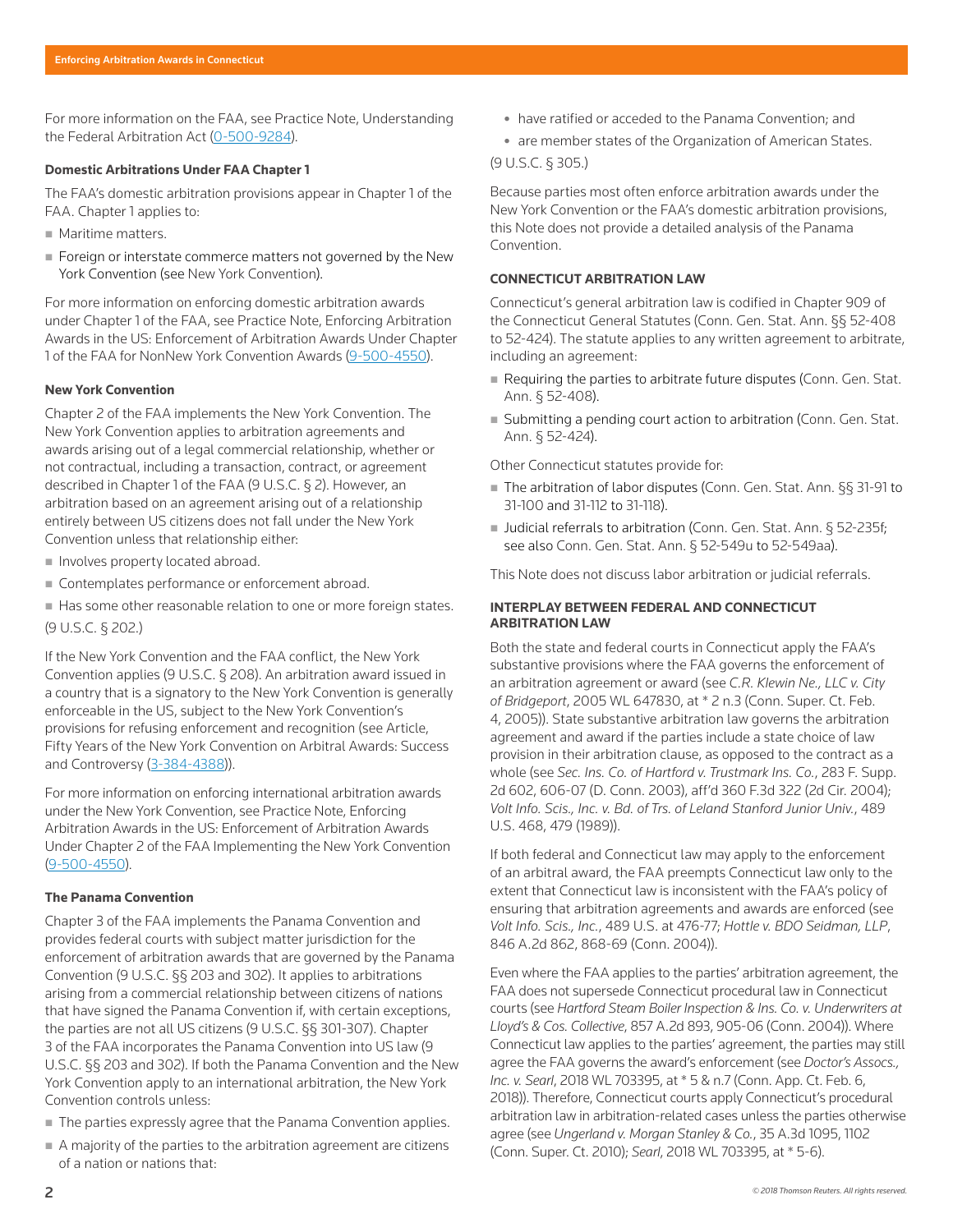Connecticut arbitration law largely mirrors the FAA. Therefore, Connecticut courts often turn to federal law for guidance on construing the state's arbitration statute when there is no Connecticut case law directly on point. (See *[Nussbaum v. Kimberly](http://www.westlaw.com/Link/Document/FullText?findType=Y&serNum=2004973052&pubNum=0000162&originatingDoc=I6200884823a411e89bf099c0ee06c731&refType=RP&fi=co_pp_sp_162_369&originationContext=document&vr=3.0&rs=cblt1.0&transitionType=PLDocumentLink&billingHash=7588228C645BF2C1A26312032384101980B9C4C8B14D374FC18223296603A8EF&contextData=(sc.Search)#co_pp_sp_162_369)  Timbers, Ltd.*[, 856 A.2d 364, 369 n.6 \(Conn. 2004\)](http://www.westlaw.com/Link/Document/FullText?findType=Y&serNum=2004973052&pubNum=0000162&originatingDoc=I6200884823a411e89bf099c0ee06c731&refType=RP&fi=co_pp_sp_162_369&originationContext=document&vr=3.0&rs=cblt1.0&transitionType=PLDocumentLink&billingHash=7588228C645BF2C1A26312032384101980B9C4C8B14D374FC18223296603A8EF&contextData=(sc.Search)#co_pp_sp_162_369); *[Ungerland](http://www.westlaw.com/Link/Document/FullText?findType=Y&serNum=2026874337&pubNum=0007691&originatingDoc=I6200884823a411e89bf099c0ee06c731&refType=RP&fi=co_pp_sp_7691_1101&originationContext=document&vr=3.0&rs=cblt1.0&transitionType=PLDocumentLink&billingHash=E7E2EFEDF6253A2AE536C27B23FC3A51EA3BE09B014EA5389BA3BAD30B53CC18&contextData=(sc.Search)#co_pp_sp_7691_1101)*, 35 [A.3d at 1101-02](http://www.westlaw.com/Link/Document/FullText?findType=Y&serNum=2026874337&pubNum=0007691&originatingDoc=I6200884823a411e89bf099c0ee06c731&refType=RP&fi=co_pp_sp_7691_1101&originationContext=document&vr=3.0&rs=cblt1.0&transitionType=PLDocumentLink&billingHash=E7E2EFEDF6253A2AE536C27B23FC3A51EA3BE09B014EA5389BA3BAD30B53CC18&contextData=(sc.Search)#co_pp_sp_7691_1101).)

# **CONFIRMING AWARDS**

To confirm an arbitration award under the FAA or the Connecticut arbitration law, a party must file an application seeking judicial confirmation of the award. Judicial confirmation of an arbitration award is a summary proceeding that provides the party prevailing in arbitration with an expedited process for judicial enforcement of the award.

#### **CONFIRMING AWARDS UNDER THE FAA**

#### **Standard for Confirmation Under the FAA**

The court's role in reviewing an arbitral award under the FAA is limited. The courts presume an award is enforceable and may vacate it only under the narrow grounds listed in Section 10(a) of the FAA. (See *[Tully Constr. Co. v. Canam Steel Corp.](http://www.westlaw.com/Link/Document/FullText?findType=Y&serNum=2041307314&pubNum=0006538&originatingDoc=I6200884823a411e89bf099c0ee06c731&refType=RP&fi=co_pp_sp_6538_26&originationContext=document&vr=3.0&rs=cblt1.0&transitionType=PLDocumentLink&billingHash=0F9D06B7FD476EAAFBF3D6536C99ADBC3E7D41FAA81F6220D371395B32B5F1B6&contextData=(sc.Search)#co_pp_sp_6538_26)*, 684 Fed. Appx. 24, 26 [\(2d Cir. 2017\).](http://www.westlaw.com/Link/Document/FullText?findType=Y&serNum=2041307314&pubNum=0006538&originatingDoc=I6200884823a411e89bf099c0ee06c731&refType=RP&fi=co_pp_sp_6538_26&originationContext=document&vr=3.0&rs=cblt1.0&transitionType=PLDocumentLink&billingHash=0F9D06B7FD476EAAFBF3D6536C99ADBC3E7D41FAA81F6220D371395B32B5F1B6&contextData=(sc.Search)#co_pp_sp_6538_26)) The court must confirm an arbitration award unless it finds grounds to vacate, modify, or correct the award [\(9 U.S.C. §§ 10](http://www.westlaw.com/Link/Document/FullText?findType=L&pubNum=1000546&cite=9USCAS10&originatingDoc=I6200884823a411e89bf099c0ee06c731&refType=LQ&originationContext=document&vr=3.0&rs=cblt1.0&transitionType=PLDocumentLink&billingHash=DBEFE6CF9515DB977D5505399FBBE0FA91DE6E3A9D4549430260B425370EBBF4&contextData=(sc.Search))  and [11;](http://www.westlaw.com/Link/Document/FullText?findType=L&pubNum=1000546&cite=9USCAS11&originatingDoc=I6200884823a411e89bf099c0ee06c731&refType=LQ&originationContext=document&vr=3.0&rs=cblt1.0&transitionType=PLDocumentLink&billingHash=7931FC75A0637214C49555DF6E28EA9E00ADD756A4BD80A2CD9125BF53E93B91&contextData=(sc.Search)) see [Vacating, Modifying, or Correcting Awards\)](file:///Volumes/composition/Data/Incoming/Thomson%20Reuter/2018/041918/#co_anchor_a000021_1).

#### **Federal Court Jurisdiction**

Although the FAA creates federal substantive law that requires parties to honor arbitration agreements, Chapter 1 of the FAA does not create any independent federal subject matter jurisdiction (see *[Southland Corp. v. Keating](http://www.westlaw.com/Link/Document/FullText?findType=Y&serNum=1984104100&pubNum=0000780&originatingDoc=I6200884823a411e89bf099c0ee06c731&refType=RP&fi=co_pp_sp_780_16&originationContext=document&vr=3.0&rs=cblt1.0&transitionType=PLDocumentLink&billingHash=214E7E441F5D2805C95B25A3AF9230C449B67B6C0D3E7E8F6B71192CBC336301&contextData=(sc.Search)#co_pp_sp_780_16)*, 465 U.S. 1, 16 n.9 (1984) (citing *[Moses H.](http://www.westlaw.com/Link/Document/FullText?findType=Y&serNum=1983109286&pubNum=0000780&originatingDoc=I6200884823a411e89bf099c0ee06c731&refType=RP&originationContext=document&vr=3.0&rs=cblt1.0&transitionType=PLDocumentLink&billingHash=CD925A309A8E7F4E7D03869873811B534C40D6DE8CEDDCF9A86077FBD1BC11A9&contextData=(sc.Search))  [Cone Mem'l Hosp. v. Mercury Constr. Corp.](http://www.westlaw.com/Link/Document/FullText?findType=Y&serNum=1983109286&pubNum=0000780&originatingDoc=I6200884823a411e89bf099c0ee06c731&refType=RP&originationContext=document&vr=3.0&rs=cblt1.0&transitionType=PLDocumentLink&billingHash=CD925A309A8E7F4E7D03869873811B534C40D6DE8CEDDCF9A86077FBD1BC11A9&contextData=(sc.Search))*, 460 U.S. 1 (1983))). Before a federal court may enforce an arbitration award under Chapter 1 of the FAA, the applicant must show that the court has either:

- [Diversity jurisdiction](http://www.westlaw.com/Document/I0f9fbfe9ef0811e28578f7ccc38dcbee/View/FullText.html?originationContext=document&vr=3.0&rs=cblt1.0&transitionType=DocumentItem&contextData=(sc.Search)).
- [Federal question jurisdiction](http://www.westlaw.com/Document/I0f9fe887ef0811e28578f7ccc38dcbee/View/FullText.html?originationContext=document&vr=3.0&rs=cblt1.0&transitionType=DocumentItem&contextData=(sc.Search)).

(See *[Vaden v. Discover Bank](http://www.westlaw.com/Link/Document/FullText?findType=Y&serNum=2018291954&pubNum=0000780&originatingDoc=I6200884823a411e89bf099c0ee06c731&refType=RP&originationContext=document&vr=3.0&rs=cblt1.0&transitionType=PLDocumentLink&billingHash=8CEF3C22437500812108927DC121FEECC093674950E3A8B5C7898B78646049A8&contextData=(sc.Search))*, 556 U.S. 49 (2009).)

Courts are split on whether they may "look through" to the claims in the underlying arbitration in determining whether the court has federal question jurisdiction for an application to confirm, vacate, or modify an arbitration award under Sections 9, 10, or 11 of the FAA. Some courts, including the US Court of Appeals for the Second Circuit, have held that, in light of the reasoning in *Vaden*, courts may look through to the underlying arbitration claims to determine if the application presents a federal question (see *[Doscher v. Sea Port Grp. Sec., LLC](http://www.westlaw.com/Link/Document/FullText?findType=Y&serNum=2039558046&pubNum=0000506&originatingDoc=I6200884823a411e89bf099c0ee06c731&refType=RP&fi=co_pp_sp_506_388&originationContext=document&vr=3.0&rs=cblt1.0&transitionType=PLDocumentLink&billingHash=1C3CFCC5A668B8D5591DD71A1DC2C044EDE7B7C63FA38E1B120677F713C98C7E&contextData=(sc.Search)#co_pp_sp_506_388)*, 832 F.3d 372, [388 \(2d Cir. 2016\);](http://www.westlaw.com/Link/Document/FullText?findType=Y&serNum=2039558046&pubNum=0000506&originatingDoc=I6200884823a411e89bf099c0ee06c731&refType=RP&fi=co_pp_sp_506_388&originationContext=document&vr=3.0&rs=cblt1.0&transitionType=PLDocumentLink&billingHash=1C3CFCC5A668B8D5591DD71A1DC2C044EDE7B7C63FA38E1B120677F713C98C7E&contextData=(sc.Search)#co_pp_sp_506_388) see also *[Ortiz-Espinosa v. BBVA Sec. of Puerto Rico,](http://www.westlaw.com/Link/Document/FullText?findType=Y&serNum=2040819177&pubNum=0000506&originatingDoc=I6200884823a411e89bf099c0ee06c731&refType=RP&fi=co_pp_sp_506_46&originationContext=document&vr=3.0&rs=cblt1.0&transitionType=PLDocumentLink&billingHash=BF3498CC1D9A6A9674C4936ACD1F96BD11DC9258AA7CCA50134EFD605945F8CC&contextData=(sc.Search)#co_pp_sp_506_46)  Inc.*[, 852 F.3d 36, 46-47 \(1st Cir. 2017\)\)](http://www.westlaw.com/Link/Document/FullText?findType=Y&serNum=2040819177&pubNum=0000506&originatingDoc=I6200884823a411e89bf099c0ee06c731&refType=RP&fi=co_pp_sp_506_46&originationContext=document&vr=3.0&rs=cblt1.0&transitionType=PLDocumentLink&billingHash=BF3498CC1D9A6A9674C4936ACD1F96BD11DC9258AA7CCA50134EFD605945F8CC&contextData=(sc.Search)#co_pp_sp_506_46). In other courts, the fact that the underlying arbitration involves federal claims does not confer federal jurisdiction for the petition to confirm or vacate (see *[Goldman v.](http://www.westlaw.com/Link/Document/FullText?findType=Y&serNum=2039631341&pubNum=0000506&originatingDoc=I6200884823a411e89bf099c0ee06c731&refType=RP&fi=co_pp_sp_506_353&originationContext=document&vr=3.0&rs=cblt1.0&transitionType=PLDocumentLink&billingHash=982CE8EDB37F8F1F7F79EBE48060CE1E25FC436BC0E4CFE0DBFD51D753F4AF5D&contextData=(sc.Search)#co_pp_sp_506_353) Citigroup Global Mkts., Inc.*[, 834 F.3d 242, 353-55 \(3d Cir. 2016\)](http://www.westlaw.com/Link/Document/FullText?findType=Y&serNum=2039631341&pubNum=0000506&originatingDoc=I6200884823a411e89bf099c0ee06c731&refType=RP&fi=co_pp_sp_506_353&originationContext=document&vr=3.0&rs=cblt1.0&transitionType=PLDocumentLink&billingHash=982CE8EDB37F8F1F7F79EBE48060CE1E25FC436BC0E4CFE0DBFD51D753F4AF5D&contextData=(sc.Search)#co_pp_sp_506_353); *[Magruder v. Fid. Brokerage Servs. LLC](http://www.westlaw.com/Link/Document/FullText?findType=Y&serNum=2038490373&pubNum=0000506&originatingDoc=I6200884823a411e89bf099c0ee06c731&refType=RP&fi=co_pp_sp_506_288&originationContext=document&vr=3.0&rs=cblt1.0&transitionType=PLDocumentLink&billingHash=400B97159CFBF629B04449806D0E346501E30CEA27A020CA019B4F9A395F433D&contextData=(sc.Search)#co_pp_sp_506_288)*, 818 F.3d 285, 288 (7th Cir. 2016)).

The New York and Panama Conventions provide federal courts with subject matter jurisdiction to enforce foreign arbitration awards to which these conventions apply [\(9 U.S.C. §§ 203,](http://www.westlaw.com/Link/Document/FullText?findType=L&pubNum=1000546&cite=9USCAS203&originatingDoc=I6200884823a411e89bf099c0ee06c731&refType=LQ&originationContext=document&vr=3.0&rs=cblt1.0&transitionType=PLDocumentLink&billingHash=3E8C469996E3C2F86392541EBA05A5C968CD20513E9D88E177197F0F212BB1FB&contextData=(sc.Search)) [302](http://www.westlaw.com/Link/Document/FullText?findType=L&pubNum=1000546&cite=9USCAS302&originatingDoc=I6200884823a411e89bf099c0ee06c731&refType=LQ&originationContext=document&vr=3.0&rs=cblt1.0&transitionType=PLDocumentLink&billingHash=83D85902DB0B943A713FE00FDD758C9E5C6FA8CBB7EE8A2C0E96D2ACC537D905&contextData=(sc.Search))). These conventions provide federal subject matter jurisdiction for proceedings to confirm international arbitration awards even if the arbitrations occur in the US (see *[Olmar Co., Ltd. v. Energy Transport](http://www.westlaw.com/Link/Document/FullText?findType=Y&serNum=2035739161&pubNum=0000999&originatingDoc=I6200884823a411e89bf099c0ee06c731&refType=RP&originationContext=document&vr=3.0&rs=cblt1.0&transitionType=PLDocumentLink&billingHash=C45A1C450539292C696499D0FDAAB61602708A98944A15493F599B695022F658&contextData=(sc.Search))  Ltd.*[, 2014 WL 8390659, at \\*2 \(D. Conn. Oct. 6, 2014\)\)](http://www.westlaw.com/Link/Document/FullText?findType=Y&serNum=2035739161&pubNum=0000999&originatingDoc=I6200884823a411e89bf099c0ee06c731&refType=RP&originationContext=document&vr=3.0&rs=cblt1.0&transitionType=PLDocumentLink&billingHash=C45A1C450539292C696499D0FDAAB61602708A98944A15493F599B695022F658&contextData=(sc.Search)).

To establish [personal jurisdiction](http://www.westlaw.com/Document/I03f4d946eee311e28578f7ccc38dcbee/View/FullText.html?originationContext=document&vr=3.0&rs=cblt1.0&transitionType=DocumentItem&contextData=(sc.Search)) in cases involving foreign awards, the party seeking to confirm an arbitration award may invoke *in personam* jurisdiction, [in rem jurisdiction,](http://www.westlaw.com/Document/I0f9fe5fdef0811e28578f7ccc38dcbee/View/FullText.html?originationContext=document&vr=3.0&rs=cblt1.0&transitionType=DocumentItem&contextData=(sc.Search)) or [quasi-in-rem jurisdiction](http://www.westlaw.com/Document/I0f9fe5ffef0811e28578f7ccc38dcbee/View/FullText.html?originationContext=document&vr=3.0&rs=cblt1.0&transitionType=DocumentItem&contextData=(sc.Search)) as applicable if their use under the circumstances also comports with due process standards.

The party seeking confirmation must serve international parties under [FRCP 4,](http://www.westlaw.com/Link/Document/FullText?findType=L&pubNum=1000600&cite=USFRCPR4&originatingDoc=I6200884823a411e89bf099c0ee06c731&refType=LQ&originationContext=document&vr=3.0&rs=cblt1.0&transitionType=PLDocumentLink&billingHash=00B33CE485C15F05E743B9794666AD50DFD5BD5F0F213DFDE5AAB7889C4E1F56&contextData=(sc.Search)) which requires a plaintiff to serve a defendant within 90 days of filing the complaint, because neither the FAA nor the New York Convention provides direction on how to properly serve international parties. However, under the 2016 amendment to [FRCP 4\(m\),](http://www.westlaw.com/Link/Document/FullText?findType=L&pubNum=1000600&cite=USFRCPR4&originatingDoc=I6200884823a411e89bf099c0ee06c731&refType=LQ&originationContext=document&vr=3.0&rs=cblt1.0&transitionType=PLDocumentLink&billingHash=00B33CE485C15F05E743B9794666AD50DFD5BD5F0F213DFDE5AAB7889C4E1F56&contextData=(sc.Search)) the 90 day time limit for serving process does not apply to service abroad on corporations, partnerships, or associations. For information on serving international parties, see [Practice Note, International Litigation: US](http://www.westlaw.com/Document/I5f599fef1c8a11e38578f7ccc38dcbee/View/FullText.html?originationContext=document&vr=3.0&rs=cblt1.0&transitionType=DocumentItem&contextData=(sc.Search))  [Laws Governing Cross-Border Service of Process](http://www.westlaw.com/Document/I5f599fef1c8a11e38578f7ccc38dcbee/View/FullText.html?originationContext=document&vr=3.0&rs=cblt1.0&transitionType=DocumentItem&contextData=(sc.Search)) (9-531-3925).

Under the FAA, once the party seeking confirmation serves a notice of an application for confirmation on all parties, the federal court has personal jurisdiction over those parties ([9 U.S.C. § 9\)](http://www.westlaw.com/Link/Document/FullText?findType=L&pubNum=1000546&cite=9USCAS9&originatingDoc=I6200884823a411e89bf099c0ee06c731&refType=LQ&originationContext=document&vr=3.0&rs=cblt1.0&transitionType=PLDocumentLink&billingHash=F67B27A17C7CAB82A84FDEB28325180AAF1C01D09359EA74C6891673E06D205D&contextData=(sc.Search)).

#### **Federal Venue**

Arbitration agreements may contain forum selection clauses specifying the forum for an arbitration award's enforcement. The FAA, the New York Convention, and the Panama Convention generally give effect to the forum the parties specify ([9 U.S.C. §§ 9](http://www.westlaw.com/Link/Document/FullText?findType=L&pubNum=1000546&cite=9USCAS9&originatingDoc=I6200884823a411e89bf099c0ee06c731&refType=LQ&originationContext=document&vr=3.0&rs=cblt1.0&transitionType=PLDocumentLink&billingHash=F67B27A17C7CAB82A84FDEB28325180AAF1C01D09359EA74C6891673E06D205D&contextData=(sc.Search)), [204,](http://www.westlaw.com/Link/Document/FullText?findType=L&pubNum=1000546&cite=9USCAS204&originatingDoc=I6200884823a411e89bf099c0ee06c731&refType=LQ&originationContext=document&vr=3.0&rs=cblt1.0&transitionType=PLDocumentLink&billingHash=46F24F758F7C2D177BB627993672F79CE7F0AC3E93385E4A92FB78A184FA9F12&contextData=(sc.Search)) and [302](http://www.westlaw.com/Link/Document/FullText?findType=L&pubNum=1000546&cite=9USCAS302&originatingDoc=I6200884823a411e89bf099c0ee06c731&refType=LQ&originationContext=document&vr=3.0&rs=cblt1.0&transitionType=PLDocumentLink&billingHash=83D85902DB0B943A713FE00FDD758C9E5C6FA8CBB7EE8A2C0E96D2ACC537D905&contextData=(sc.Search))).

For domestic arbitrations under Chapter 1 of the FAA, a party seeking enforcement must file the application for judicial confirmation in either:

- $\blacksquare$  The court the arbitration agreement specifies for entering judgment on the award, if any.
- Any court in the district where the arbitrator issued the award, if the arbitration agreement does not identify a particular court for entry of judgment on the award.

#### [\(9 U.S.C. § 9\)](http://www.westlaw.com/Link/Document/FullText?findType=L&pubNum=1000546&cite=9USCAS9&originatingDoc=I6200884823a411e89bf099c0ee06c731&refType=LQ&originationContext=document&vr=3.0&rs=cblt1.0&transitionType=PLDocumentLink&billingHash=F67B27A17C7CAB82A84FDEB28325180AAF1C01D09359EA74C6891673E06D205D&contextData=(sc.Search)).

If the parties consent to final and binding arbitration and fully participate in the arbitration process, the courts deem their consent and participation to evidence their consent to having a court confirm the resulting award (see *[Idea Nuova, Inc. v. GM Licensing Grp., Inc.](http://www.westlaw.com/Link/Document/FullText?findType=Y&serNum=2022722521&pubNum=0000506&originatingDoc=I6200884823a411e89bf099c0ee06c731&refType=RP&fi=co_pp_sp_506_178&originationContext=document&vr=3.0&rs=cblt1.0&transitionType=PLDocumentLink&billingHash=998FA9F3CBADDD61DB017907C82968BBBB87B9AD35EBC12B1B6549EA3522483F&contextData=(sc.Search)#co_pp_sp_506_178)*, [617 F.3d 177, 178 \(2d Cir. 2010\)\)](http://www.westlaw.com/Link/Document/FullText?findType=Y&serNum=2022722521&pubNum=0000506&originatingDoc=I6200884823a411e89bf099c0ee06c731&refType=RP&fi=co_pp_sp_506_178&originationContext=document&vr=3.0&rs=cblt1.0&transitionType=PLDocumentLink&billingHash=998FA9F3CBADDD61DB017907C82968BBBB87B9AD35EBC12B1B6549EA3522483F&contextData=(sc.Search)#co_pp_sp_506_178).

Under the New York and Panama Conventions, a party may file a petition for judicial confirmation in either:

- Any court in which the parties could have brought the underlying dispute if there had been no agreement to arbitrate.
- A location specified for arbitration in the arbitration agreement if that location is within the US.

[\(9 U.S.C. §§ 204,](http://www.westlaw.com/Link/Document/FullText?findType=L&pubNum=1000546&cite=9USCAS204&originatingDoc=I6200884823a411e89bf099c0ee06c731&refType=LQ&originationContext=document&vr=3.0&rs=cblt1.0&transitionType=PLDocumentLink&billingHash=46F24F758F7C2D177BB627993672F79CE7F0AC3E93385E4A92FB78A184FA9F12&contextData=(sc.Search)) [302](http://www.westlaw.com/Link/Document/FullText?findType=L&pubNum=1000546&cite=9USCAS302&originatingDoc=I6200884823a411e89bf099c0ee06c731&refType=LQ&originationContext=document&vr=3.0&rs=cblt1.0&transitionType=PLDocumentLink&billingHash=83D85902DB0B943A713FE00FDD758C9E5C6FA8CBB7EE8A2C0E96D2ACC537D905&contextData=(sc.Search))).

#### **Timing**

Under the FAA, a party to the arbitration may apply for an order confirming the award within one year after the arbitrator makes the award ([9 U.S.C. § 9](http://www.westlaw.com/Link/Document/FullText?findType=L&pubNum=1000546&cite=9USCAS9&originatingDoc=I6200884823a411e89bf099c0ee06c731&refType=LQ&originationContext=document&vr=3.0&rs=cblt1.0&transitionType=PLDocumentLink&billingHash=F67B27A17C7CAB82A84FDEB28325180AAF1C01D09359EA74C6891673E06D205D&contextData=(sc.Search))). The federal circuit courts of appeal are split on whether this one-year time limitation is mandatory. The Second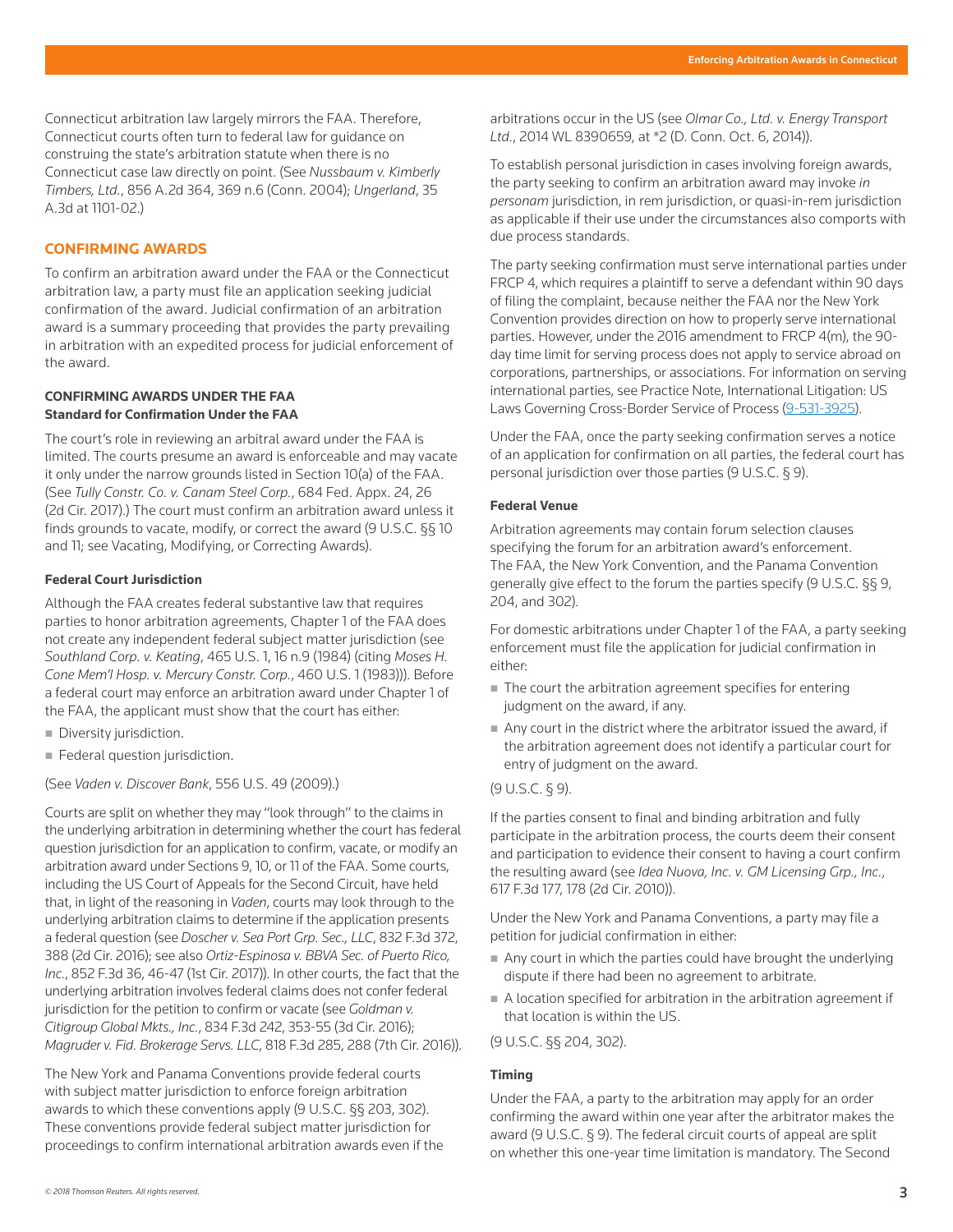Circuit Court of Appeals, has interpreted [Section 9](http://www.westlaw.com/Link/Document/FullText?findType=L&pubNum=1000546&cite=9USCAS9&originatingDoc=I6200884823a411e89bf099c0ee06c731&refType=LQ&originationContext=document&vr=3.0&rs=cblt1.0&transitionType=PLDocumentLink&billingHash=F67B27A17C7CAB82A84FDEB28325180AAF1C01D09359EA74C6891673E06D205D&contextData=(sc.Search)) as a strictly enforced, one-year statute of limitations (see *[Photopaint Techs., LLC v.](http://www.westlaw.com/Link/Document/FullText?findType=Y&serNum=2003491775&pubNum=0000506&originatingDoc=I6200884823a411e89bf099c0ee06c731&refType=RP&originationContext=document&vr=3.0&rs=cblt1.0&transitionType=PLDocumentLink&billingHash=05B8F5017C43C8E9F7E98FD8E64273BD5F5C6DF0E0BB9D0176F8CD63129F3A48&contextData=(sc.Search))  Smartlens Corp.*[, 335 F.3d 152 \(2d Cir. 2003\)\)](http://www.westlaw.com/Link/Document/FullText?findType=Y&serNum=2003491775&pubNum=0000506&originatingDoc=I6200884823a411e89bf099c0ee06c731&refType=RP&originationContext=document&vr=3.0&rs=cblt1.0&transitionType=PLDocumentLink&billingHash=05B8F5017C43C8E9F7E98FD8E64273BD5F5C6DF0E0BB9D0176F8CD63129F3A48&contextData=(sc.Search)). Other courts, including the Fourth and Eighth Circuit Courts of Appeals, have relied on the ordinary meaning of "may" to conclude that the one-year limitations period is permissive (see *[Sverdrup Corp. v. WHC Constructors, Inc.](http://www.westlaw.com/Link/Document/FullText?findType=Y&serNum=1993070938&pubNum=0000350&originatingDoc=I6200884823a411e89bf099c0ee06c731&refType=RP&originationContext=document&vr=3.0&rs=cblt1.0&transitionType=PLDocumentLink&billingHash=15CA88F50E894D3A1726E95DFB133E945F833AC6CDF733AF3434AC15AEA20B63&contextData=(sc.Search))*, [989 F.2d 148 \(4th Cir. 1993\)](http://www.westlaw.com/Link/Document/FullText?findType=Y&serNum=1993070938&pubNum=0000350&originatingDoc=I6200884823a411e89bf099c0ee06c731&refType=RP&originationContext=document&vr=3.0&rs=cblt1.0&transitionType=PLDocumentLink&billingHash=15CA88F50E894D3A1726E95DFB133E945F833AC6CDF733AF3434AC15AEA20B63&contextData=(sc.Search)); *[Val-U Constr. Co. of S.D. v. Rosebud Sioux](http://www.westlaw.com/Link/Document/FullText?findType=Y&serNum=1998122586&pubNum=0000506&originatingDoc=I6200884823a411e89bf099c0ee06c731&refType=RP&originationContext=document&vr=3.0&rs=cblt1.0&transitionType=PLDocumentLink&billingHash=2C73F75D6536776CE97AACB1BDB92971A19419BD7AFE313A065C2B306A785109&contextData=(sc.Search))  Tribe*[, 146 F.3d 573 \(8th Cir. 1998\)\)](http://www.westlaw.com/Link/Document/FullText?findType=Y&serNum=1998122586&pubNum=0000506&originatingDoc=I6200884823a411e89bf099c0ee06c731&refType=RP&originationContext=document&vr=3.0&rs=cblt1.0&transitionType=PLDocumentLink&billingHash=2C73F75D6536776CE97AACB1BDB92971A19419BD7AFE313A065C2B306A785109&contextData=(sc.Search)).

For international arbitration awards, any party seeking to confirm an award under the New York or Panama Conventions must file its application with the court within three years from the date the arbitrator made the award ([9 U.S.C. §§ 207,](http://www.westlaw.com/Link/Document/FullText?findType=L&pubNum=1000546&cite=9USCAS207&originatingDoc=I6200884823a411e89bf099c0ee06c731&refType=LQ&originationContext=document&vr=3.0&rs=cblt1.0&transitionType=PLDocumentLink&billingHash=6131552D6F966FC120999E719F7638944C703082A6308AC10021C732F980F8AA&contextData=(sc.Search)) [302](http://www.westlaw.com/Link/Document/FullText?findType=L&pubNum=1000546&cite=9USCAS302&originatingDoc=I6200884823a411e89bf099c0ee06c731&refType=LQ&originationContext=document&vr=3.0&rs=cblt1.0&transitionType=PLDocumentLink&billingHash=83D85902DB0B943A713FE00FDD758C9E5C6FA8CBB7EE8A2C0E96D2ACC537D905&contextData=(sc.Search))).

# **Confirmation Procedure Under the FAA**

Section 9 of the FAA governs confirmation of arbitral awards when the FAA applies. For the FAA to apply to the enforcement proceedings, the parties' agreement must:

- State that a court may enter judgment on the award.
- Specify the court.

If the parties' agreement satisfies both requirements, any party may apply to confirm the award within one year after its issuance [\(9 U.S.C. § 9](http://www.westlaw.com/Link/Document/FullText?findType=L&pubNum=1000546&cite=9USCAS9&originatingDoc=I6200884823a411e89bf099c0ee06c731&refType=LQ&originationContext=document&vr=3.0&rs=cblt1.0&transitionType=PLDocumentLink&billingHash=F67B27A17C7CAB82A84FDEB28325180AAF1C01D09359EA74C6891673E06D205D&contextData=(sc.Search))). A party applies by serving and filing in the federal district court either:

- $\blacksquare$  A petition to confirm. A party uses a petition if there is no lawsuit already pending about the arbitration. A petition to confirm an arbitration award allows the petitioner to request that the court confirm an award without first filing a complaint. When a party commences an action in federal court by filing a petition without an accompanying complaint, the court treats the petition as a motion to confirm an arbitration award ([9 U.S.C. § 6](http://www.westlaw.com/Link/Document/FullText?findType=L&pubNum=1000546&cite=9USCAS6&originatingDoc=I6200884823a411e89bf099c0ee06c731&refType=LQ&originationContext=document&vr=3.0&rs=cblt1.0&transitionType=PLDocumentLink&billingHash=B97A4FB17530972E9B752C322F6FF39A3C2B942962467235D0FB1668662520F9&contextData=(sc.Search)); *[D.H. Blair &](http://www.westlaw.com/Link/Document/FullText?findType=Y&serNum=2010228288&pubNum=0000506&originatingDoc=I6200884823a411e89bf099c0ee06c731&refType=RP&originationContext=document&vr=3.0&rs=cblt1.0&transitionType=PLDocumentLink&billingHash=5E5C81DDD983F5F332C418E74152A6B1C736FD27C68E273E528C0B508F295498&contextData=(sc.Search))  Co. v. Gottdiener*[, 462 F.3d 95 \(2d Cir. 2006\)\)](http://www.westlaw.com/Link/Document/FullText?findType=Y&serNum=2010228288&pubNum=0000506&originatingDoc=I6200884823a411e89bf099c0ee06c731&refType=RP&originationContext=document&vr=3.0&rs=cblt1.0&transitionType=PLDocumentLink&billingHash=5E5C81DDD983F5F332C418E74152A6B1C736FD27C68E273E528C0B508F295498&contextData=(sc.Search)).
- A motion to confirm. If a lawsuit involving the arbitration is pending (for example, because a party moved to compel or stay arbitration at the start of the case), a party seeking to confirm the arbitration award does not need to start a new proceeding by filing a petition to confirm. The party instead files a motion to confirm the award in the same case.

The party seeking confirmation also must file with the petition or motion, as applicable:

- The arbitration agreement, including the parties' agreement, if any, on:
	- selecting an arbitrator; and
	- $\bullet$  extensions of time, such as an agreement extending the deadline for the arbitrator to issue the award.
- A copy of the award.
- Any documents a party submitted regarding any application to modify or correct the award.

The moving party must serve notice and the confirmation application on the adverse party, at which point the court assumes jurisdiction over the adverse party as though it had appeared generally in the proceeding. If the adverse party is:

A resident of the district in which the arbitrator made the award, the moving party serves the application in the same way a party serves a notice of motion in that court, on either:

- the party (if not represented by counsel); or
- the party's attorney.
- Not a resident of the district, the moving party serves notice:
	- $\bullet$  by the marshal of any district in which the adverse party is located; and
	- in the same way as it serves any other [process](http://www.westlaw.com/Document/I0fa00d72ef0811e28578f7ccc38dcbee/View/FullText.html?originationContext=document&vr=3.0&rs=cblt1.0&transitionType=DocumentItem&contextData=(sc.Search)) of court.

# [\(9 U.S.C. § 9.](http://www.westlaw.com/Link/Document/FullText?findType=L&pubNum=1000546&cite=9USCAS9&originatingDoc=I6200884823a411e89bf099c0ee06c731&refType=LQ&originationContext=document&vr=3.0&rs=cblt1.0&transitionType=PLDocumentLink&billingHash=F67B27A17C7CAB82A84FDEB28325180AAF1C01D09359EA74C6891673E06D205D&contextData=(sc.Search)))

An application to confirm an arbitration award is a summary proceeding. This means that the court may hear argument, but does not hold a hearing and the parties do not present evidence. The court confirms the arbitration award based on the parties' submissions and argument, if any. If no party challenges enforcement and the court finds no grounds for modifying or vacating the award, the court confirms it and enters judgment (see [Vacating an Award Under the FAA](file:///Volumes/composition/Data/Incoming/Thomson%20Reuter/2018/041918/#co_anchor_a000022_1)).

For more information on confirming an arbitration award in federal court, see [Practice Note, Enforcing Arbitration Awards in the US:](http://www.westlaw.com/Document/I0f9fc048ef0811e28578f7ccc38dcbee/View/FullText.html?originationContext=document&vr=3.0&rs=cblt1.0&transitionType=DocumentItem&contextData=(sc.Search)#co_anchor_a494024)  [General Confirmation Procedure: Application by Motion or Petition](http://www.westlaw.com/Document/I0f9fc048ef0811e28578f7ccc38dcbee/View/FullText.html?originationContext=document&vr=3.0&rs=cblt1.0&transitionType=DocumentItem&contextData=(sc.Search)#co_anchor_a494024)  (9-500-4550). For a sample petition to confirm an arbitration award in federal court with integrated notes and detailed drafting tips, see [Standard Document, Petition to Confirm Arbitration Award \(Federal\)](http://www.westlaw.com/Document/I0f406650428511e598dc8b09b4f043e0/View/FullText.html?originationContext=document&vr=3.0&rs=cblt1.0&transitionType=DocumentItem&contextData=(sc.Search)) (w-000-5309). For a sample petition to confirm a foreign arbitral award in federal court with integrated notes and drafting tips, see [Standard Document, Petition to Confirm Foreign Arbitration Award](http://www.westlaw.com/Document/I1dc3a9f286f111e598dc8b09b4f043e0/View/FullText.html?originationContext=document&vr=3.0&rs=cblt1.0&transitionType=DocumentItem&contextData=(sc.Search))  [\(Federal\)](http://www.westlaw.com/Document/I1dc3a9f286f111e598dc8b09b4f043e0/View/FullText.html?originationContext=document&vr=3.0&rs=cblt1.0&transitionType=DocumentItem&contextData=(sc.Search)) (w-000-7469).

# **CONFIRMING AWARDS UNDER THE CONNECTICUT ARBITRATION STATUTE**

Any party to an arbitration may seek judicial confirmation of an arbitration award in Connecticut state court [\(Conn. Gen. Stat. § 52-](http://www.westlaw.com/Link/Document/FullText?findType=L&pubNum=1000264&cite=CTSTS52-417&originatingDoc=I6200884823a411e89bf099c0ee06c731&refType=LQ&originationContext=document&vr=3.0&rs=cblt1.0&transitionType=PLDocumentLink&billingHash=52B413F395846F2081DB381F53D3C705C34A082710EEB0CE5BEE3AF137FBA69A&contextData=(sc.Search)) [417](http://www.westlaw.com/Link/Document/FullText?findType=L&pubNum=1000264&cite=CTSTS52-417&originatingDoc=I6200884823a411e89bf099c0ee06c731&refType=LQ&originationContext=document&vr=3.0&rs=cblt1.0&transitionType=PLDocumentLink&billingHash=52B413F395846F2081DB381F53D3C705C34A082710EEB0CE5BEE3AF137FBA69A&contextData=(sc.Search)); see *[Hartford v. Int'l Brotherhood of Police Officers](http://www.westlaw.com/Link/Document/FullText?findType=Y&serNum=1976122934&pubNum=0000162&originatingDoc=I6200884823a411e89bf099c0ee06c731&refType=RP&fi=co_pp_sp_162_1000&originationContext=document&vr=3.0&rs=cblt1.0&transitionType=PLDocumentLink&billingHash=40A65720FD4A4AC5D735AD11FCDD0F81E27E9D65D1BDC77604AAE19FBD7AF107&contextData=(sc.Search)#co_pp_sp_162_1000)*, 370 A.2d 996, [1000-01 \(Conn. 1976\)\)](http://www.westlaw.com/Link/Document/FullText?findType=Y&serNum=1976122934&pubNum=0000162&originatingDoc=I6200884823a411e89bf099c0ee06c731&refType=RP&fi=co_pp_sp_162_1000&originationContext=document&vr=3.0&rs=cblt1.0&transitionType=PLDocumentLink&billingHash=40A65720FD4A4AC5D735AD11FCDD0F81E27E9D65D1BDC77604AAE19FBD7AF107&contextData=(sc.Search)#co_pp_sp_162_1000).

# **Standard for Confirmation Under Connecticut Law**

Under Connecticut law, the court's review of an arbitration award is limited to determining if the arbitrator decided only the matters the parties submitted to arbitration, as defined by the scope of the arbitration agreement. The court may not review:

- The award for errors of fact or law.
- The sufficiency or lack of evidence the parties presented to the arbitrator.

(See *Girolametti v. Rizzo Corp.*[, 97 A.3d 55, 57-58 \(Conn. App. Ct.](http://www.westlaw.com/Link/Document/FullText?findType=Y&serNum=2033928900&pubNum=0007691&originatingDoc=I6200884823a411e89bf099c0ee06c731&refType=RP&fi=co_pp_sp_7691_57&originationContext=document&vr=3.0&rs=cblt1.0&transitionType=PLDocumentLink&billingHash=4933C56E106D41B3EC824C195E909BEF415B2C59E55A82F8B4B6B6828903F967&contextData=(sc.Search)#co_pp_sp_7691_57)  [2014\)](http://www.westlaw.com/Link/Document/FullText?findType=Y&serNum=2033928900&pubNum=0007691&originatingDoc=I6200884823a411e89bf099c0ee06c731&refType=RP&fi=co_pp_sp_7691_57&originationContext=document&vr=3.0&rs=cblt1.0&transitionType=PLDocumentLink&billingHash=4933C56E106D41B3EC824C195E909BEF415B2C59E55A82F8B4B6B6828903F967&contextData=(sc.Search)#co_pp_sp_7691_57); *Zelvin v. JEM Builders, Inc.*[, 942 A.2d 455, 460 \(Conn. App. Ct.](http://www.westlaw.com/Link/Document/FullText?findType=Y&serNum=2015471369&pubNum=0000162&originatingDoc=I6200884823a411e89bf099c0ee06c731&refType=RP&fi=co_pp_sp_162_460&originationContext=document&vr=3.0&rs=cblt1.0&transitionType=PLDocumentLink&billingHash=D14E2CFBD0EB8351C23CD446819BE45D6497A93DA335FAEA63E2E70C3864E0BF&contextData=(sc.Search)#co_pp_sp_162_460)  [2008\)](http://www.westlaw.com/Link/Document/FullText?findType=Y&serNum=2015471369&pubNum=0000162&originatingDoc=I6200884823a411e89bf099c0ee06c731&refType=RP&fi=co_pp_sp_162_460&originationContext=document&vr=3.0&rs=cblt1.0&transitionType=PLDocumentLink&billingHash=D14E2CFBD0EB8351C23CD446819BE45D6497A93DA335FAEA63E2E70C3864E0BF&contextData=(sc.Search)#co_pp_sp_162_460).)

The court must confirm the award unless it finds grounds to vacate, modify, or correct the award as permitted by statute ([Conn. Gen.](http://www.westlaw.com/Link/Document/FullText?findType=L&pubNum=1000264&cite=CTSTS52-417&originatingDoc=I6200884823a411e89bf099c0ee06c731&refType=LQ&originationContext=document&vr=3.0&rs=cblt1.0&transitionType=PLDocumentLink&billingHash=52B413F395846F2081DB381F53D3C705C34A082710EEB0CE5BEE3AF137FBA69A&contextData=(sc.Search))  [Stat. § 52-417;](http://www.westlaw.com/Link/Document/FullText?findType=L&pubNum=1000264&cite=CTSTS52-417&originatingDoc=I6200884823a411e89bf099c0ee06c731&refType=LQ&originationContext=document&vr=3.0&rs=cblt1.0&transitionType=PLDocumentLink&billingHash=52B413F395846F2081DB381F53D3C705C34A082710EEB0CE5BEE3AF137FBA69A&contextData=(sc.Search)) see *[Rosenthal Law Firm, LLC v. Cohen](http://www.westlaw.com/Link/Document/FullText?findType=Y&serNum=2038780661&pubNum=0007691&originatingDoc=I6200884823a411e89bf099c0ee06c731&refType=RP&fi=co_pp_sp_7691_776&originationContext=document&vr=3.0&rs=cblt1.0&transitionType=PLDocumentLink&billingHash=92DB1AA35626DB1DB4CD57D4F62491FE92D973BD796E1DFFD12B0221EF638DE6&contextData=(sc.Search)#co_pp_sp_7691_776)*, 139 A.3d 774, [776-77 \(2016\)](http://www.westlaw.com/Link/Document/FullText?findType=Y&serNum=2038780661&pubNum=0007691&originatingDoc=I6200884823a411e89bf099c0ee06c731&refType=RP&fi=co_pp_sp_7691_776&originationContext=document&vr=3.0&rs=cblt1.0&transitionType=PLDocumentLink&billingHash=92DB1AA35626DB1DB4CD57D4F62491FE92D973BD796E1DFFD12B0221EF638DE6&contextData=(sc.Search)#co_pp_sp_7691_776); [Vacating, Modifying or Correcting An Award Under](file:///Volumes/composition/Data/Incoming/Thomson%20Reuter/2018/041918/#co_anchor_a000028_1)  [Connecticut Arbitration Law\)](file:///Volumes/composition/Data/Incoming/Thomson%20Reuter/2018/041918/#co_anchor_a000028_1).

# **Connecticut Court Jurisdiction and Venue**

A party seeks to confirm an arbitration award in Connecticut state court by filing an application in the Connecticut Superior Court, which is Connecticut's trial court of general jurisdiction [\(Conn. Gen.](http://www.westlaw.com/Link/Document/FullText?findType=L&pubNum=1000264&cite=CTSTS52-417&originatingDoc=I6200884823a411e89bf099c0ee06c731&refType=LQ&originationContext=document&vr=3.0&rs=cblt1.0&transitionType=PLDocumentLink&billingHash=52B413F395846F2081DB381F53D3C705C34A082710EEB0CE5BEE3AF137FBA69A&contextData=(sc.Search))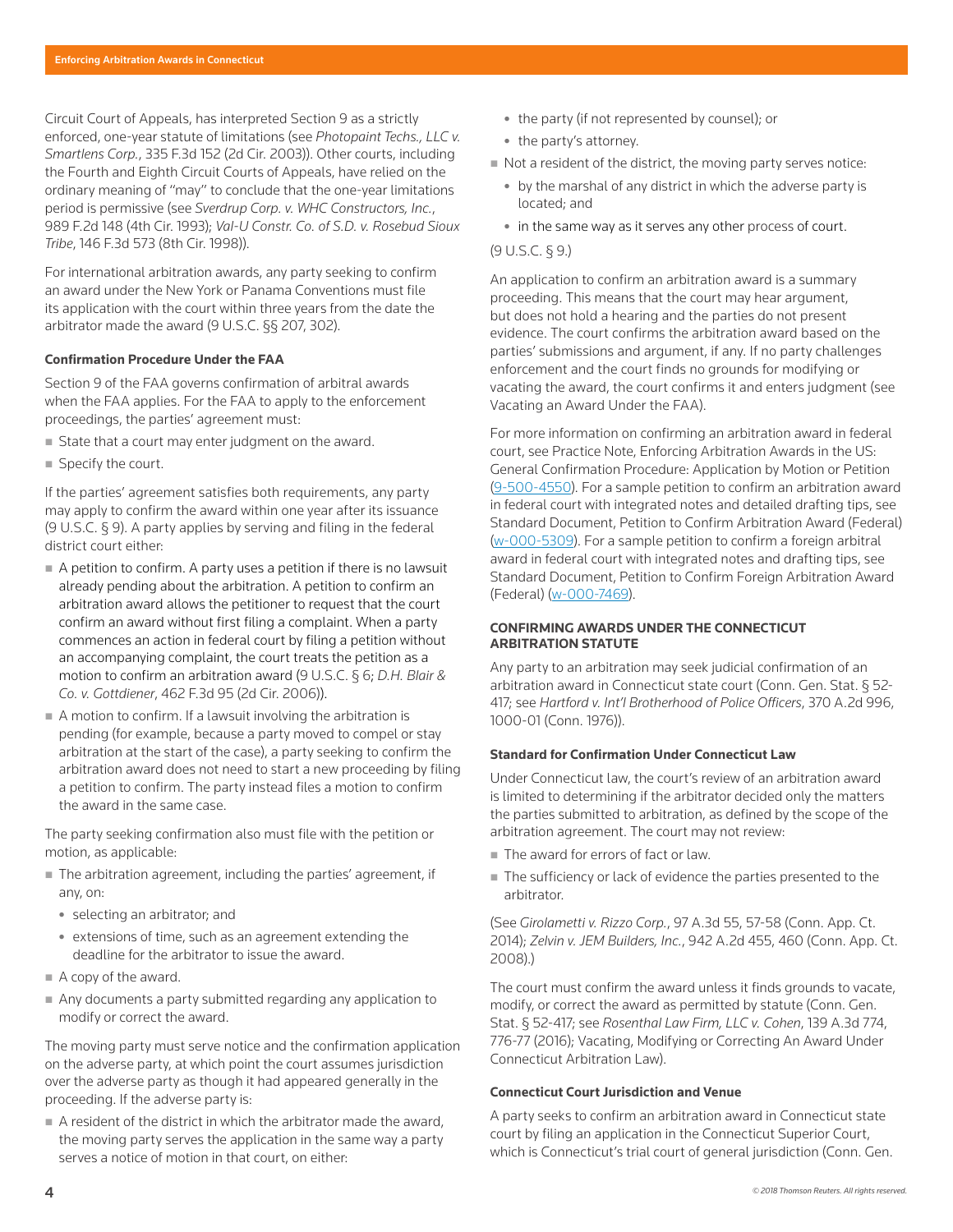[Stat. §§ 52-417](http://www.westlaw.com/Link/Document/FullText?findType=L&pubNum=1000264&cite=CTSTS52-417&originatingDoc=I6200884823a411e89bf099c0ee06c731&refType=LQ&originationContext=document&vr=3.0&rs=cblt1.0&transitionType=PLDocumentLink&billingHash=52B413F395846F2081DB381F53D3C705C34A082710EEB0CE5BEE3AF137FBA69A&contextData=(sc.Search)) and [51-164s\)](http://www.westlaw.com/Link/Document/FullText?findType=L&pubNum=1000264&cite=CTSTS51-164S&originatingDoc=I6200884823a411e89bf099c0ee06c731&refType=LQ&originationContext=document&vr=3.0&rs=cblt1.0&transitionType=PLDocumentLink&billingHash=2CAB37912039578F7661D37503C2DAFFD1C00630EF8A2D8FFD3B56BF0A7F9260&contextData=(sc.Search)). The applicant files the application in the judicial district where either:

- One of the parties resides.
- Land that is the subject of the dispute is located.

If the court is not in session, the party may make the application to any Superior Court judge in the appropriate judicial district [\(Conn.](http://www.westlaw.com/Link/Document/FullText?findType=L&pubNum=1000264&cite=CTSTS52-417&originatingDoc=I6200884823a411e89bf099c0ee06c731&refType=LQ&originationContext=document&vr=3.0&rs=cblt1.0&transitionType=PLDocumentLink&billingHash=52B413F395846F2081DB381F53D3C705C34A082710EEB0CE5BEE3AF137FBA69A&contextData=(sc.Search))  [Gen. Stat. § 52-417](http://www.westlaw.com/Link/Document/FullText?findType=L&pubNum=1000264&cite=CTSTS52-417&originatingDoc=I6200884823a411e89bf099c0ee06c731&refType=LQ&originationContext=document&vr=3.0&rs=cblt1.0&transitionType=PLDocumentLink&billingHash=52B413F395846F2081DB381F53D3C705C34A082710EEB0CE5BEE3AF137FBA69A&contextData=(sc.Search))).

#### **Time Limits for Confirmation**

A party seeking confirmation of an arbitration award under the Connecticut arbitration statute must file the application within one year of the date the parties receive notice of the award [\(Conn. Gen.](http://www.westlaw.com/Link/Document/FullText?findType=L&pubNum=1000264&cite=CTSTS52-417&originatingDoc=I6200884823a411e89bf099c0ee06c731&refType=LQ&originationContext=document&vr=3.0&rs=cblt1.0&transitionType=PLDocumentLink&billingHash=52B413F395846F2081DB381F53D3C705C34A082710EEB0CE5BEE3AF137FBA69A&contextData=(sc.Search))  [Stat. § 52-417](http://www.westlaw.com/Link/Document/FullText?findType=L&pubNum=1000264&cite=CTSTS52-417&originatingDoc=I6200884823a411e89bf099c0ee06c731&refType=LQ&originationContext=document&vr=3.0&rs=cblt1.0&transitionType=PLDocumentLink&billingHash=52B413F395846F2081DB381F53D3C705C34A082710EEB0CE5BEE3AF137FBA69A&contextData=(sc.Search))). Although a plaintiff commences a civil action in Connecticut by serving a writ and complaint on the defendant, the courts measure a party's compliance with the time limitations for confirming, vacating, modifying, or correcting an arbitration award based on the date the moving party files the application in court, not the date of service on the opposing party (see *[Rosenthal Law Firm](http://www.westlaw.com/Link/Document/FullText?findType=Y&serNum=2038780661&pubNum=0007691&originatingDoc=I6200884823a411e89bf099c0ee06c731&refType=RP&fi=co_pp_sp_7691_777&originationContext=document&vr=3.0&rs=cblt1.0&transitionType=PLDocumentLink&billingHash=92DB1AA35626DB1DB4CD57D4F62491FE92D973BD796E1DFFD12B0221EF638DE6&contextData=(sc.Search)#co_pp_sp_7691_777)*, [139 A.3d at 777-78\)](http://www.westlaw.com/Link/Document/FullText?findType=Y&serNum=2038780661&pubNum=0007691&originatingDoc=I6200884823a411e89bf099c0ee06c731&refType=RP&fi=co_pp_sp_7691_777&originationContext=document&vr=3.0&rs=cblt1.0&transitionType=PLDocumentLink&billingHash=92DB1AA35626DB1DB4CD57D4F62491FE92D973BD796E1DFFD12B0221EF638DE6&contextData=(sc.Search)#co_pp_sp_7691_777).

#### **Connecticut Confirmation Procedure**

Although the statute refers to an "application" to confirm an arbitration award, the court treats it as a motion. The court must dispose of the application with the least possible delay by hearing the application either:

- $\blacksquare$  In the same manner as a written motion at a short calendar session, which is the weekly motions calendar for the Superior Court.
- As the court or judge otherwise orders.

[\(Conn. Gen. Stat. § 52-420.](http://www.westlaw.com/Link/Document/FullText?findType=L&pubNum=1000264&cite=CTSTS52-420&originatingDoc=I6200884823a411e89bf099c0ee06c731&refType=LQ&originationContext=document&vr=3.0&rs=cblt1.0&transitionType=PLDocumentLink&billingHash=D88DF548218F244793B5DD57E1E1EB6941F499E33874BA1DCE261D045EDD37E3&contextData=(sc.Search)))

Attorneys and law firms must e-file all civil cases except for cases in the court's Family Matters division. Self-represented parties may, but are not required to, file electronically. The court's website provides information on the procedures and technical standards for e-filing [\(Superior Court Standing Order](http://www.jud.ct.gov/external/super/E-Services/e-standards.pdf), III.B.)

The court's e-filing system prompts the user to file the documents necessary for the filing. For an application to confirm an arbitration award, the applicant files:

- A proposed summons, with hearing dates left blank for the clerk to complete.
- The application, which usually attaches:
	- the parties' arbitration agreement; and
	- the award.
- A proposed order confirming the arbitration award.
- A proposed pre-service Order for Hearing and Notice, which the court completes and enters as an order to show cause.

A state marshal serves on the other party:

- The completed summons.
- The order to show cause.
- The application.
- The proposed order

[\(Conn. Gen. Stat. Ann. § 52-50\(a\)](http://www.westlaw.com/Link/Document/FullText?findType=L&pubNum=1000264&cite=CTSTS52-50&originatingDoc=I6200884823a411e89bf099c0ee06c731&refType=SP&originationContext=document&vr=3.0&rs=cblt1.0&transitionType=PLDocumentLink&billingHash=DDABE7A8451EBDC654E082ACDFEB39BE62E64501CEBA0D8EA0D49B2832965A7E&contextData=(sc.Search)#co_pp_8b3b0000958a4).)

After serving the documents, the marshal returns to the applicant copies of the documents and an affidavit of service. The applicant files a return of service with the court. ([Conn. Gen. Stat.](http://www.westlaw.com/Link/Document/FullText?findType=L&pubNum=1000264&cite=CTSTS52-50&originatingDoc=I6200884823a411e89bf099c0ee06c731&refType=SP&originationContext=document&vr=3.0&rs=cblt1.0&transitionType=PLDocumentLink&billingHash=DDABE7A8451EBDC654E082ACDFEB39BE62E64501CEBA0D8EA0D49B2832965A7E&contextData=(sc.Search)#co_pp_8b3b0000958a4)  [Ann. § 52-50\(a\).](http://www.westlaw.com/Link/Document/FullText?findType=L&pubNum=1000264&cite=CTSTS52-50&originatingDoc=I6200884823a411e89bf099c0ee06c731&refType=SP&originationContext=document&vr=3.0&rs=cblt1.0&transitionType=PLDocumentLink&billingHash=DDABE7A8451EBDC654E082ACDFEB39BE62E64501CEBA0D8EA0D49B2832965A7E&contextData=(sc.Search)#co_pp_8b3b0000958a4))

For more information on filing and serving documents in Connecticut state court, see [State Q&A, Commencing an Action: Connecticut](http://www.westlaw.com/Document/Iaaeb0ebc4af211e498db8b09b4f043e0/View/FullText.html?originationContext=document&vr=3.0&rs=cblt1.0&transitionType=DocumentItem&contextData=(sc.Search)) (w-000-1768).

If the court issues the order confirming the arbitration award, the court enters a judgment or decree that conforms to the order [\(Conn.](http://www.westlaw.com/Link/Document/FullText?findType=L&pubNum=1000264&cite=CTSTS52-420&originatingDoc=I6200884823a411e89bf099c0ee06c731&refType=SP&originationContext=document&vr=3.0&rs=cblt1.0&transitionType=PLDocumentLink&billingHash=D88DF548218F244793B5DD57E1E1EB6941F499E33874BA1DCE261D045EDD37E3&contextData=(sc.Search)#co_pp_4b24000003ba5)  [Gen. Stat. § 52-420\(c\)\)](http://www.westlaw.com/Link/Document/FullText?findType=L&pubNum=1000264&cite=CTSTS52-420&originatingDoc=I6200884823a411e89bf099c0ee06c731&refType=SP&originationContext=document&vr=3.0&rs=cblt1.0&transitionType=PLDocumentLink&billingHash=D88DF548218F244793B5DD57E1E1EB6941F499E33874BA1DCE261D045EDD37E3&contextData=(sc.Search)#co_pp_4b24000003ba5). Once the court clerk files the order for the entry of judgment, the applicant must file with the clerk:

- The parties' arbitration agreement.
- The selection or appointment, if any, of an additional or substitute arbitrator or an umpire.
- Any written agreement that requires the arbitrator to ask for the court's advice during the arbitral proceedings, as provided in Section 52-415 of the statute.
- Any written extensions of the time for the arbitrator to issue the award.
- A copy of the award.
- Each notice and other paper the applicant submitted with its application to confirm the award.
- A copy of each court order on the application to confirm.

([Conn. Gen. Stat. § 52-421\(a\)](http://www.westlaw.com/Link/Document/FullText?findType=L&pubNum=1000264&cite=CTSTS52-421&originatingDoc=I6200884823a411e89bf099c0ee06c731&refType=SP&originationContext=document&vr=3.0&rs=cblt1.0&transitionType=PLDocumentLink&billingHash=BF0890A58A75FA2EB52FFA1AA97A64416BB2CC67B64D6ECF28434E08C7471812&contextData=(sc.Search)#co_pp_8b3b0000958a4).)

Once the clerk dockets the judgment or decree confirming the award, the award:

- Has the same force and effect as a judgment or decree in a civil action.
- $\blacksquare$  Is enforceable in the same manner as a judgment in a civil action.

([Conn. Gen. Stat. § 52-421\(b\);](http://www.westlaw.com/Link/Document/FullText?findType=L&pubNum=1000264&cite=CTSTS52-421&originatingDoc=I6200884823a411e89bf099c0ee06c731&refType=SP&originationContext=document&vr=3.0&rs=cblt1.0&transitionType=PLDocumentLink&billingHash=BF0890A58A75FA2EB52FFA1AA97A64416BB2CC67B64D6ECF28434E08C7471812&contextData=(sc.Search)#co_pp_a83b000018c76) see *[Marulli v. Wood Frame Constr. Co.,](http://www.westlaw.com/Link/Document/FullText?findType=Y&serNum=2034955801&pubNum=0007691&originatingDoc=I6200884823a411e89bf099c0ee06c731&refType=RP&fi=co_pp_sp_7691_447&originationContext=document&vr=3.0&rs=cblt1.0&transitionType=PLDocumentLink&billingHash=6239EB611991C33BBDA62BAA0C0B67DF08F5E83832688509D37B1D6FBED48737&contextData=(sc.Search)#co_pp_sp_7691_447)  LLC*[, 107 A.3d 442, 447-48 \(Conn. App. Ct. 2014\)](http://www.westlaw.com/Link/Document/FullText?findType=Y&serNum=2034955801&pubNum=0007691&originatingDoc=I6200884823a411e89bf099c0ee06c731&refType=RP&fi=co_pp_sp_7691_447&originationContext=document&vr=3.0&rs=cblt1.0&transitionType=PLDocumentLink&billingHash=6239EB611991C33BBDA62BAA0C0B67DF08F5E83832688509D37B1D6FBED48737&contextData=(sc.Search)#co_pp_sp_7691_447).)

If the award requires a party to perform any act other than paying money, the court may enter an order directing the enforcement of the judgment in the manner provided by law for the enforcement of equitable decrees ([Conn. Gen. Stat. § 52-421\(b\)\)](http://www.westlaw.com/Link/Document/FullText?findType=L&pubNum=1000264&cite=CTSTS52-421&originatingDoc=I6200884823a411e89bf099c0ee06c731&refType=SP&originationContext=document&vr=3.0&rs=cblt1.0&transitionType=PLDocumentLink&billingHash=BF0890A58A75FA2EB52FFA1AA97A64416BB2CC67B64D6ECF28434E08C7471812&contextData=(sc.Search)#co_pp_a83b000018c76).

# **VACATING, MODIFYING, AND CORRECTING AWARDS**

Both the FAA and Connecticut law permit a party to challenge or request modification or correction of an arbitration award. For detailed information on vacating, modifying, or correcting arbitration awards in federal court, see [Practice Note, Vacating,](http://www.westlaw.com/Document/I4d94e2cb692011e598dc8b09b4f043e0/View/FullText.html?originationContext=document&vr=3.0&rs=cblt1.0&transitionType=DocumentItem&contextData=(sc.Search))  [Modifying, or Correcting an Arbitration Award in Federal Court](http://www.westlaw.com/Document/I4d94e2cb692011e598dc8b09b4f043e0/View/FullText.html?originationContext=document&vr=3.0&rs=cblt1.0&transitionType=DocumentItem&contextData=(sc.Search))  (w-000-6340). For a sample petition to vacate an arbitration award in federal court, see [Standard Document, Petition](http://www.westlaw.com/Document/Iacb7eb64500911e598dc8b09b4f043e0/View/FullText.html?originationContext=document&vr=3.0&rs=cblt1.0&transitionType=DocumentItem&contextData=(sc.Search))  [to Vacate, Modify, or Correct Arbitration Award \(Federal\)](http://www.westlaw.com/Document/Iacb7eb64500911e598dc8b09b4f043e0/View/FullText.html?originationContext=document&vr=3.0&rs=cblt1.0&transitionType=DocumentItem&contextData=(sc.Search)) (w-000-5608).

# **VACATING AN AWARD UNDER THE FAA Standard for Vacating Under the FAA**

Under the FAA, a court may vacate an award if any of the following occurs: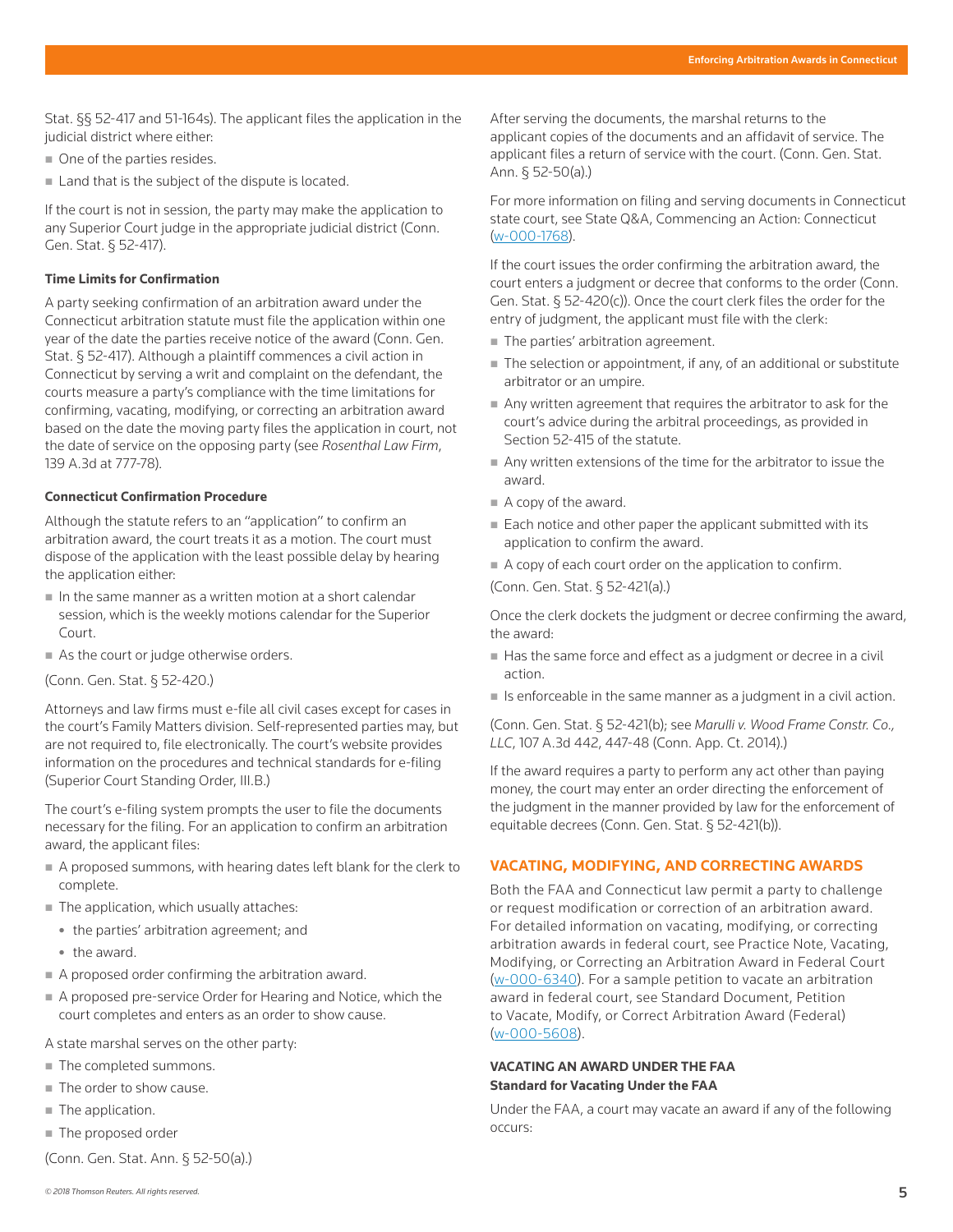- The award was obtained by corruption, fraud, or undue means.
- The arbitrators were partial or corrupt.
- The arbitrators committed misconduct by:
	- refusing to postpone the arbitration hearing on sufficient cause shown;
	- refusing to hear evidence pertinent and material to the controversy; or
	- engaging in any other conduct that prejudiced the rights of any party.
- The arbitrators exceeded or so imperfectly executed their powers that they did not make a mutual, final, and definite award on the matters the parties submitted to arbitration.

# [\(9 U.S.C. § 10](http://www.westlaw.com/Link/Document/FullText?findType=L&pubNum=1000546&cite=9USCAS10&originatingDoc=I6200884823a411e89bf099c0ee06c731&refType=LQ&originationContext=document&vr=3.0&rs=cblt1.0&transitionType=PLDocumentLink&billingHash=DBEFE6CF9515DB977D5505399FBBE0FA91DE6E3A9D4549430260B425370EBBF4&contextData=(sc.Search)).)

Some federal courts also have held that courts may vacate arbitral awards governed by the FAA on the common law ground of manifest disregard of the law. However, the continuing viability of the manifest disregard of the law ground for *vacatur* is uncertain in light of *Hall St. Assocs. v. Mattel, Inc.*, where the US Supreme Court held that the grounds for *vacatur* listed in the FAA are exclusive and parties may not supplement them by agreeing to any expanded scope for judicial review of arbitral awards in their arbitration agreement ([552 U.S.](http://www.westlaw.com/Link/Document/FullText?findType=Y&serNum=2015553668&pubNum=0000780&originatingDoc=I6200884823a411e89bf099c0ee06c731&refType=RP&fi=co_pp_sp_780_586&originationContext=document&vr=3.0&rs=cblt1.0&transitionType=PLDocumentLink&billingHash=AC35F6ED31A24662319E64260D92EF8C75B3AB89D9FE8C637BAE04A62F60D98E&contextData=(sc.Search)#co_pp_sp_780_586)  [576, 586 \(2008\)](http://www.westlaw.com/Link/Document/FullText?findType=Y&serNum=2015553668&pubNum=0000780&originatingDoc=I6200884823a411e89bf099c0ee06c731&refType=RP&fi=co_pp_sp_780_586&originationContext=document&vr=3.0&rs=cblt1.0&transitionType=PLDocumentLink&billingHash=AC35F6ED31A24662319E64260D92EF8C75B3AB89D9FE8C637BAE04A62F60D98E&contextData=(sc.Search)#co_pp_sp_780_586)).

The federal courts of appeal are split on whether manifest disregard remains a proper ground for *vacatur* after *Hall Street*. In the Second Circuit Court of Appeals, the doctrine of manifest disregard of law is no longer a separate basis for vacating an award, but merely a "judicial gloss" on Section 10(a)(4) of the FAA, allowing *vacatur* when the arbitrators have "exceeded their powers, or so imperfectly executed them that a mutual, final, and definite award upon the subject matter submitted was not made" (*[Stolt-Nielsen](http://www.westlaw.com/Link/Document/FullText?findType=Y&serNum=2017398918&pubNum=0000506&originatingDoc=I6200884823a411e89bf099c0ee06c731&refType=RP&fi=co_pp_sp_506_95&originationContext=document&vr=3.0&rs=cblt1.0&transitionType=PLDocumentLink&billingHash=C365D44A0DB48244E6F6CA003526648E98F8F9A0235F958818D351CE40D084F0&contextData=(sc.Search)#co_pp_sp_506_95)  SA v. AnimalFeeds Int'l Corp.*[, 548 F.3d 85, 95 \(2d Cir. 2008\),](http://www.westlaw.com/Link/Document/FullText?findType=Y&serNum=2017398918&pubNum=0000506&originatingDoc=I6200884823a411e89bf099c0ee06c731&refType=RP&fi=co_pp_sp_506_95&originationContext=document&vr=3.0&rs=cblt1.0&transitionType=PLDocumentLink&billingHash=C365D44A0DB48244E6F6CA003526648E98F8F9A0235F958818D351CE40D084F0&contextData=(sc.Search)#co_pp_sp_506_95) rev'd on other grounds, [559 U.S. 662 \(2010\)](http://www.westlaw.com/Link/Document/FullText?findType=Y&serNum=2021840752&pubNum=0000780&originatingDoc=I6200884823a411e89bf099c0ee06c731&refType=RP&originationContext=document&vr=3.0&rs=cblt1.0&transitionType=PLDocumentLink&billingHash=2F192F669F09483F791256AA153ACDEFC8D9CF2E433D17DC770919FEEE6CB71D&contextData=(sc.Search))).

#### **Procedure to Vacate Under the FAA**

Under the FAA, a party seeking to vacate an arbitral award must serve an application to vacate on the adverse party or its attorney within three months after the filing or delivery of the award [\(9 U.S.C. § 12\)](http://www.westlaw.com/Link/Document/FullText?findType=L&pubNum=1000546&cite=9USCAS12&originatingDoc=I6200884823a411e89bf099c0ee06c731&refType=LQ&originationContext=document&vr=3.0&rs=cblt1.0&transitionType=PLDocumentLink&billingHash=10D36869D2829A312A9654A73BD3B3D6F33C8E9C896E54F49DA9C1F4C61D353A&contextData=(sc.Search)).

If a lawsuit relating to the arbitration is pending, then the party seeking to vacate the award must bring the *vacatur* application as a motion in that action (see *[IDS Life Ins. Co. v. Royal All. Assocs., Inc.](http://www.westlaw.com/Link/Document/FullText?findType=Y&serNum=2001784918&pubNum=0000506&originatingDoc=I6200884823a411e89bf099c0ee06c731&refType=RP&fi=co_pp_sp_506_653&originationContext=document&vr=3.0&rs=cblt1.0&transitionType=PLDocumentLink&billingHash=14718287908FD774FF22E0FF32016F8A8CF1F23EDC80DA54CE1361770DB922A2&contextData=(sc.Search)#co_pp_sp_506_653)*, [266 F.3d 645, 653 \(7th Cir. 2001\)\)](http://www.westlaw.com/Link/Document/FullText?findType=Y&serNum=2001784918&pubNum=0000506&originatingDoc=I6200884823a411e89bf099c0ee06c731&refType=RP&fi=co_pp_sp_506_653&originationContext=document&vr=3.0&rs=cblt1.0&transitionType=PLDocumentLink&billingHash=14718287908FD774FF22E0FF32016F8A8CF1F23EDC80DA54CE1361770DB922A2&contextData=(sc.Search)#co_pp_sp_506_653).

If there is no lawsuit pending, a party seeking to vacate, modify, or correct an arbitration award must commence an action by filing a petition (see [Confirmation Procedure Under the FAA](file:///Volumes/composition/Data/Incoming/Thomson%20Reuter/2018/041918/#co_anchor_a000015_1)).

The application to vacate is a summary proceeding. The court may hear oral argument but does not hold a hearing. The court decides the application on the parties' submissions and argument, if any. The court may direct a rehearing by the same arbitrators if:

- The court vacates the award.
- The time within which the agreement requires the arbitrators to make the award has not expired

[\(9 U.S.C. § 10\(b\)](http://www.westlaw.com/Link/Document/FullText?findType=L&pubNum=1000546&cite=9USCAS10&originatingDoc=I6200884823a411e89bf099c0ee06c731&refType=SP&originationContext=document&vr=3.0&rs=cblt1.0&transitionType=PLDocumentLink&billingHash=DBEFE6CF9515DB977D5505399FBBE0FA91DE6E3A9D4549430260B425370EBBF4&contextData=(sc.Search)#co_pp_a83b000018c76).)

# **MODIFYING OR CORRECTING AWARD UNDER THE FAA Standard for Modifying or Correcting Under the FAA**

A court may modify or correct an award under the FAA where either:

- There was an evident material:
	- miscalculation of figures; or
	- $\bullet$  mistake in the description of any person, thing, or property referenced in the award.
- The arbitrator entered an award on a matter that the parties did not submit, unless it does not affect the merits of the decision on the matter submitted.
- The award is imperfect in a matter of form not affecting the merits of the controversy.
- Modifying or correcting the award gives effect to its intent and promotes justice between the parties.

# [\(9 U.S.C. § 11](http://www.westlaw.com/Link/Document/FullText?findType=L&pubNum=1000546&cite=9USCAS11&originatingDoc=I6200884823a411e89bf099c0ee06c731&refType=LQ&originationContext=document&vr=3.0&rs=cblt1.0&transitionType=PLDocumentLink&billingHash=7931FC75A0637214C49555DF6E28EA9E00ADD756A4BD80A2CD9125BF53E93B91&contextData=(sc.Search)).)

Neither the New York Convention nor the Panama Convention identifies any grounds for modifying or correcting an award. Courts may have some leeway to do so under the New York Convention, but that leeway is available only where modification or correction does not interfere with the New York Convention's clear preference for confirming awards (see *[Admart AG v. Stephen & Mary Birch Found.,](http://www.westlaw.com/Link/Document/FullText?findType=Y&serNum=2009684423&pubNum=0000506&originatingDoc=I6200884823a411e89bf099c0ee06c731&refType=RP&fi=co_pp_sp_506_309&originationContext=document&vr=3.0&rs=cblt1.0&transitionType=PLDocumentLink&billingHash=90C3A242B9AF52F80278FF4C0C10FD4CE5066CFD32265E7D5A8FB13DB814680C&contextData=(sc.Search)#co_pp_sp_506_309)  Inc.*[, 457 F.3d 302, 309 \(3d Cir. 2006\)\)](http://www.westlaw.com/Link/Document/FullText?findType=Y&serNum=2009684423&pubNum=0000506&originatingDoc=I6200884823a411e89bf099c0ee06c731&refType=RP&fi=co_pp_sp_506_309&originationContext=document&vr=3.0&rs=cblt1.0&transitionType=PLDocumentLink&billingHash=90C3A242B9AF52F80278FF4C0C10FD4CE5066CFD32265E7D5A8FB13DB814680C&contextData=(sc.Search)#co_pp_sp_506_309).

#### **Procedure for Modifying or Correcting Under the FAA**

A party seeking to modify or correct an award must serve an application on the adverse party or its attorney within three months after the filing or delivery of the award [\(9 U.S.C. § 12](http://www.westlaw.com/Link/Document/FullText?findType=L&pubNum=1000546&cite=9USCAS12&originatingDoc=I6200884823a411e89bf099c0ee06c731&refType=LQ&originationContext=document&vr=3.0&rs=cblt1.0&transitionType=PLDocumentLink&billingHash=10D36869D2829A312A9654A73BD3B3D6F33C8E9C896E54F49DA9C1F4C61D353A&contextData=(sc.Search))). The proceedings are substantially similar to the proceedings on an application to vacate (see [Procedure to Vacate Under the FAA](file:///Volumes/composition/Data/Incoming/Thomson%20Reuter/2018/041918/#co_anchor_a000024_1)).

# **VACATING, MODIFYING, OR CORRECTING AN AWARD UNDER CONNECTICUT ARBITRATION LAW**

A party makes an application to vacate, modify, or correct an arbitration award to the Connecticut Superior Court [\(Conn. Gen. Stat.](http://www.westlaw.com/Link/Document/FullText?findType=L&pubNum=1000264&cite=CTSTS52-418&originatingDoc=I6200884823a411e89bf099c0ee06c731&refType=LQ&originationContext=document&vr=3.0&rs=cblt1.0&transitionType=PLDocumentLink&billingHash=0CDB30907BC4C85131BCA26FAD2AEAB909723F5DF57DFBEC9682ADC8DACC94F5&contextData=(sc.Search))  [§ 52-418\)](http://www.westlaw.com/Link/Document/FullText?findType=L&pubNum=1000264&cite=CTSTS52-418&originatingDoc=I6200884823a411e89bf099c0ee06c731&refType=LQ&originationContext=document&vr=3.0&rs=cblt1.0&transitionType=PLDocumentLink&billingHash=0CDB30907BC4C85131BCA26FAD2AEAB909723F5DF57DFBEC9682ADC8DACC94F5&contextData=(sc.Search)).

#### **Standard for Vacating an Award Under Connecticut Law**

The grounds for vacating an award under the Connecticut arbitration statute are substantially similar to the *vacatur* grounds under the FAA (see [Standard for Vacating Under the FAA](file:///Volumes/composition/Data/Incoming/Thomson%20Reuter/2018/041918/#co_anchor_a000023_1)). The court must vacate the award if the court finds any of the following:

- The award was procured by corruption, fraud, or undue means ([Conn. Gen. Stat. § 52-418\(a\)\(1\)\)](http://www.westlaw.com/Link/Document/FullText?findType=L&pubNum=1000264&cite=CTSTS52-418&originatingDoc=I6200884823a411e89bf099c0ee06c731&refType=SP&originationContext=document&vr=3.0&rs=cblt1.0&transitionType=PLDocumentLink&billingHash=0CDB30907BC4C85131BCA26FAD2AEAB909723F5DF57DFBEC9682ADC8DACC94F5&contextData=(sc.Search)#co_pp_8b3b0000958a4).
- $\blacksquare$  There was evident partiality or corruption on the part of any arbitrator [\(Conn. Gen. Stat. § 52-418\(a\)\(2\)](http://www.westlaw.com/Link/Document/FullText?findType=L&pubNum=1000264&cite=CTSTS52-418&originatingDoc=I6200884823a411e89bf099c0ee06c731&refType=SP&originationContext=document&vr=3.0&rs=cblt1.0&transitionType=PLDocumentLink&billingHash=0CDB30907BC4C85131BCA26FAD2AEAB909723F5DF57DFBEC9682ADC8DACC94F5&contextData=(sc.Search)#co_pp_8b3b0000958a4)).
- $\blacksquare$  The arbitrators were quilty of misconduct by:
	- refusing to postpone the hearing after the party requesting postponement shows sufficient cause (see *[City of New Haven v.](http://www.westlaw.com/Link/Document/FullText?findType=Y&serNum=1996135089&pubNum=0000162&originatingDoc=I6200884823a411e89bf099c0ee06c731&refType=RP&fi=co_pp_sp_162_1353&originationContext=document&vr=3.0&rs=cblt1.0&transitionType=PLDocumentLink&billingHash=8CF3CD5509D1EF720947FBD9FCD4D242414809BEC224C8A005E59D87DCA5731F&contextData=(sc.Search)#co_pp_sp_162_1353)  Local 884, Council 4, AFSCME*[, 677 A.2d 1350, 1353 n.4 \(Conn.](http://www.westlaw.com/Link/Document/FullText?findType=Y&serNum=1996135089&pubNum=0000162&originatingDoc=I6200884823a411e89bf099c0ee06c731&refType=RP&fi=co_pp_sp_162_1353&originationContext=document&vr=3.0&rs=cblt1.0&transitionType=PLDocumentLink&billingHash=8CF3CD5509D1EF720947FBD9FCD4D242414809BEC224C8A005E59D87DCA5731F&contextData=(sc.Search)#co_pp_sp_162_1353)  [1996\)](http://www.westlaw.com/Link/Document/FullText?findType=Y&serNum=1996135089&pubNum=0000162&originatingDoc=I6200884823a411e89bf099c0ee06c731&refType=RP&fi=co_pp_sp_162_1353&originationContext=document&vr=3.0&rs=cblt1.0&transitionType=PLDocumentLink&billingHash=8CF3CD5509D1EF720947FBD9FCD4D242414809BEC224C8A005E59D87DCA5731F&contextData=(sc.Search)#co_pp_sp_162_1353) (refusal to postpone when counsel became ill));
	- refusing to hear evidence pertinent and material to the controversy (see *[City of Bridgeport v. Kasper Grp., Inc.](http://www.westlaw.com/Link/Document/FullText?findType=Y&serNum=2009265884&pubNum=0000162&originatingDoc=I6200884823a411e89bf099c0ee06c731&refType=RP&fi=co_pp_sp_162_529&originationContext=document&vr=3.0&rs=cblt1.0&transitionType=PLDocumentLink&billingHash=5CD79802AE010CC1A741CC36DFC890E3D4A2D7B89249C3A3103B19450732A3AD&contextData=(sc.Search)#co_pp_sp_162_529)*, 899 A.2d [523, 529 \(Conn. 2006\)](http://www.westlaw.com/Link/Document/FullText?findType=Y&serNum=2009265884&pubNum=0000162&originatingDoc=I6200884823a411e89bf099c0ee06c731&refType=RP&fi=co_pp_sp_162_529&originationContext=document&vr=3.0&rs=cblt1.0&transitionType=PLDocumentLink&billingHash=5CD79802AE010CC1A741CC36DFC890E3D4A2D7B89249C3A3103B19450732A3AD&contextData=(sc.Search)#co_pp_sp_162_529) (arbitrator's refusal to hear evidence must deprive the party of a full and fair hearing)); or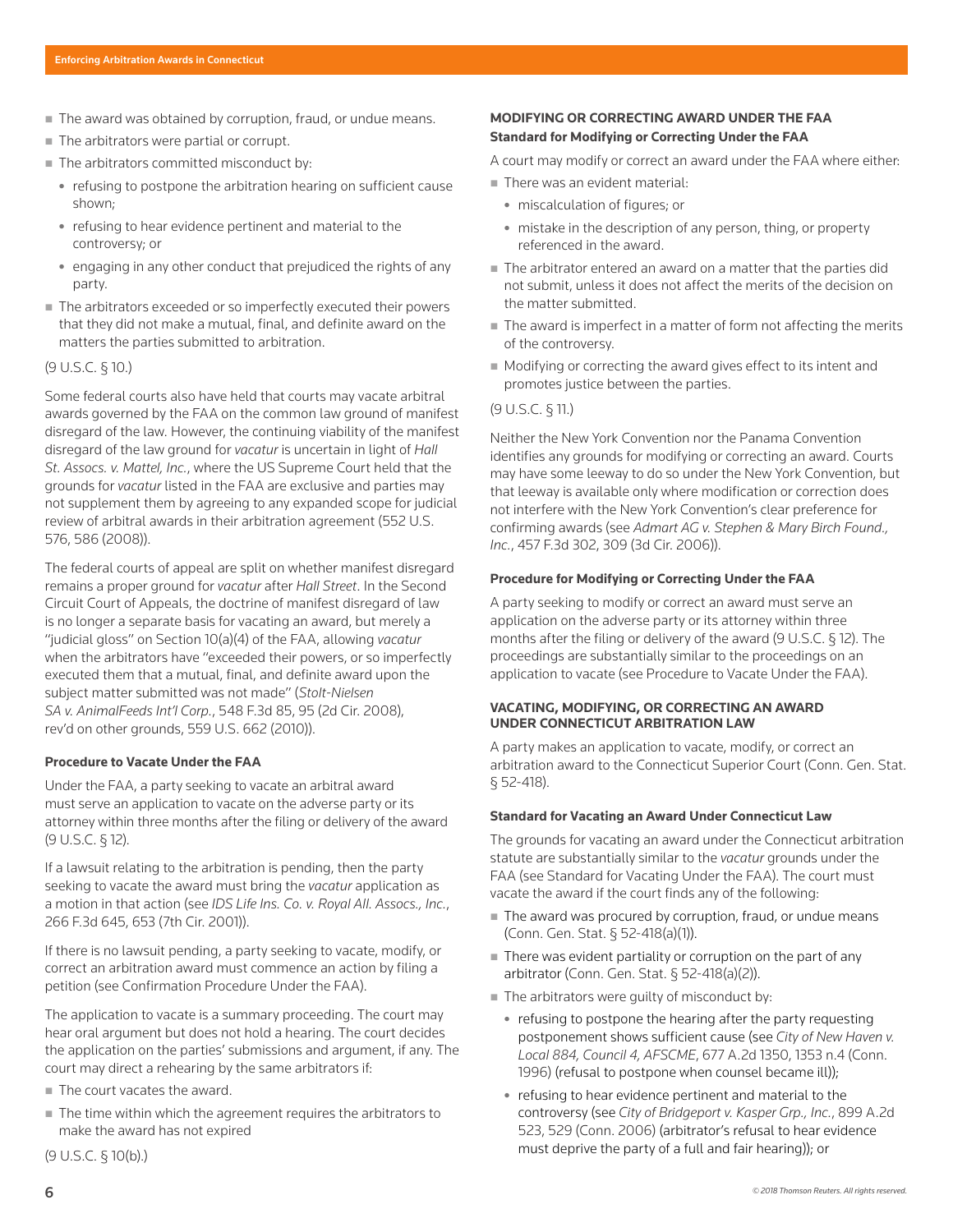• taking any other action that prejudiced the rights of any party (see *[Kellogg v. Middlesex Mut. Assurance Co.](http://www.westlaw.com/Link/Document/FullText?findType=Y&serNum=2042371558&pubNum=0007691&originatingDoc=I6200884823a411e89bf099c0ee06c731&refType=RP&fi=co_pp_sp_7691_1234&originationContext=document&vr=3.0&rs=cblt1.0&transitionType=PLDocumentLink&billingHash=64420407C5BD2807A12938C055B0E4A92C7EF1F8BFA0FE2FBEF5BA8A379AE7D2&contextData=(sc.Search)#co_pp_sp_7691_1234)*, 165 A.3d 1228, [1234 \(Conn. 2017\)](http://www.westlaw.com/Link/Document/FullText?findType=Y&serNum=2042371558&pubNum=0007691&originatingDoc=I6200884823a411e89bf099c0ee06c731&refType=RP&fi=co_pp_sp_7691_1234&originationContext=document&vr=3.0&rs=cblt1.0&transitionType=PLDocumentLink&billingHash=64420407C5BD2807A12938C055B0E4A92C7EF1F8BFA0FE2FBEF5BA8A379AE7D2&contextData=(sc.Search)#co_pp_sp_7691_1234) (arbitrator actions warranting vacatur involve procedural irregularities, such as [ex parte](http://www.westlaw.com/Document/I0f9fe5e5ef0811e28578f7ccc38dcbee/View/FullText.html?originationContext=document&vr=3.0&rs=cblt1.0&transitionType=DocumentItem&contextData=(sc.Search)) communications, *ex parte* receipt of material evidence, holding hearings in absence of member of arbitration panel, and conducting an independent investigation into a material matter)).

[\(Conn. Gen. Stat. § 52-418\(a\)\(3\).](http://www.westlaw.com/Link/Document/FullText?findType=L&pubNum=1000264&cite=CTSTS52-418&originatingDoc=I6200884823a411e89bf099c0ee06c731&refType=SP&originationContext=document&vr=3.0&rs=cblt1.0&transitionType=PLDocumentLink&billingHash=0CDB30907BC4C85131BCA26FAD2AEAB909723F5DF57DFBEC9682ADC8DACC94F5&contextData=(sc.Search)#co_pp_8b3b0000958a4))

■ The arbitrators either:

- <sup>z</sup> exceeded their powers (see *[AFSCME, Council 4, Local 1303-325 v.](http://www.westlaw.com/Link/Document/FullText?findType=Y&serNum=2031290799&pubNum=0007691&originatingDoc=I6200884823a411e89bf099c0ee06c731&refType=RP&fi=co_pp_sp_7691_8&originationContext=document&vr=3.0&rs=cblt1.0&transitionType=PLDocumentLink&billingHash=A6DCCC13ACA624DB1E30D83967A4418F75D5513E5A4D0B8144E3B10399B99981&contextData=(sc.Search)#co_pp_sp_7691_8) Westbrook*[, 75 A.3d 1, 8 \(Conn. 2013\)](http://www.westlaw.com/Link/Document/FullText?findType=Y&serNum=2031290799&pubNum=0007691&originatingDoc=I6200884823a411e89bf099c0ee06c731&refType=RP&fi=co_pp_sp_7691_8&originationContext=document&vr=3.0&rs=cblt1.0&transitionType=PLDocumentLink&billingHash=A6DCCC13ACA624DB1E30D83967A4418F75D5513E5A4D0B8144E3B10399B99981&contextData=(sc.Search)#co_pp_sp_7691_8) (court compares award with parties' submission to determine if arbitrators exceeded authority)); or
- so imperfectly executed their powers that they failed to issue a mutual, final, and definite award on the subject matter submitted to them (see *Kellogg*, 154 A.3d at 1335-36 (noting this ground constitutes manifest disregard of the law)).

[\(Conn. Gen. Stat. § 52-418\(a\)\(4\).](http://www.westlaw.com/Link/Document/FullText?findType=L&pubNum=1000264&cite=CTSTS52-418&originatingDoc=I6200884823a411e89bf099c0ee06c731&refType=SP&originationContext=document&vr=3.0&rs=cblt1.0&transitionType=PLDocumentLink&billingHash=0CDB30907BC4C85131BCA26FAD2AEAB909723F5DF57DFBEC9682ADC8DACC94F5&contextData=(sc.Search)#co_pp_8b3b0000958a4))

Because of the similarity between the FAA and the Connecticut arbitration statute and the dearth of cases construing the latter's grounds for *vacatur*, courts interpreting the Connecticut statute consult federal cases interpreting the FAA for guidance (see, for example, *Doctor's Assocs. v. Windham*[, 81 A.3d 230, 236-37 \(Conn.](http://www.westlaw.com/Link/Document/FullText?findType=Y&serNum=2031979032&pubNum=0007691&originatingDoc=I6200884823a411e89bf099c0ee06c731&refType=RP&fi=co_pp_sp_7691_236&originationContext=document&vr=3.0&rs=cblt1.0&transitionType=PLDocumentLink&billingHash=FBA12000CB6C70777CD72DC3D22410C098B3E35181E950B5A6649065E2DF7D9A&contextData=(sc.Search)#co_pp_sp_7691_236)  [App. Ct. 2013\)](http://www.westlaw.com/Link/Document/FullText?findType=Y&serNum=2031979032&pubNum=0007691&originatingDoc=I6200884823a411e89bf099c0ee06c731&refType=RP&fi=co_pp_sp_7691_236&originationContext=document&vr=3.0&rs=cblt1.0&transitionType=PLDocumentLink&billingHash=FBA12000CB6C70777CD72DC3D22410C098B3E35181E950B5A6649065E2DF7D9A&contextData=(sc.Search)#co_pp_sp_7691_236) (relying on federal authority to hold that corruption, fraud, or other undue means amounts to intentional malfeasance)).

The party seeking to vacate an arbitration award because of evident partiality or corruption on the part of any arbitrator must show the court that the arbitrator demonstrated bias to such an extent that a reasonable person must conclude that the arbitrator was partial to one party to the arbitration (see *Alexson v. Foss*[, 887 A.2d 872, 886](http://www.westlaw.com/Link/Document/FullText?findType=Y&serNum=2008067615&pubNum=0000162&originatingDoc=I6200884823a411e89bf099c0ee06c731&refType=RP&fi=co_pp_sp_162_886&originationContext=document&vr=3.0&rs=cblt1.0&transitionType=PLDocumentLink&billingHash=D6396977FD2B38FA83B013982840E1DB4336A8A06CDA4CE862D0D3F1C8A40C66&contextData=(sc.Search)#co_pp_sp_162_886)  [\(Conn. 2006\)](http://www.westlaw.com/Link/Document/FullText?findType=Y&serNum=2008067615&pubNum=0000162&originatingDoc=I6200884823a411e89bf099c0ee06c731&refType=RP&fi=co_pp_sp_162_886&originationContext=document&vr=3.0&rs=cblt1.0&transitionType=PLDocumentLink&billingHash=D6396977FD2B38FA83B013982840E1DB4336A8A06CDA4CE862D0D3F1C8A40C66&contextData=(sc.Search)#co_pp_sp_162_886)). The party seeking *vacatur* must show bias through evidence identifying arbitral conduct that, for example:

- Demonstrates partiality for or against a party.
- Amounts to more than adverse rulings on the matters that were submitted to the arbitrators.

(See *[Town of Stratford v. Int'l Fed'n & Tech. Eng'rs](http://www.westlaw.com/Link/Document/FullText?findType=Y&serNum=2035338467&pubNum=0007691&originatingDoc=I6200884823a411e89bf099c0ee06c731&refType=RP&fi=co_pp_sp_7691_289&originationContext=document&vr=3.0&rs=cblt1.0&transitionType=PLDocumentLink&billingHash=EA133DED01569F7DC2F90300AA4B130806C092DCB8A59AA0822423E2E4762454&contextData=(sc.Search)#co_pp_sp_7691_289)*, 108 A.3d 280, [289-90 \(Conn. App. Ct. 2015\).](http://www.westlaw.com/Link/Document/FullText?findType=Y&serNum=2035338467&pubNum=0007691&originatingDoc=I6200884823a411e89bf099c0ee06c731&refType=RP&fi=co_pp_sp_7691_289&originationContext=document&vr=3.0&rs=cblt1.0&transitionType=PLDocumentLink&billingHash=EA133DED01569F7DC2F90300AA4B130806C092DCB8A59AA0822423E2E4762454&contextData=(sc.Search)#co_pp_sp_7691_289))

Connecticut courts also recognize two non-statutory, common law grounds for vacating an arbitration award. The court may vacate an arbitration award if the award:

- Rules on the constitutionality of a state statute (see *[Kellogg](http://www.westlaw.com/Link/Document/FullText?findType=Y&serNum=2042371558&pubNum=0007691&originatingDoc=I6200884823a411e89bf099c0ee06c731&refType=RP&fi=co_pp_sp_7691_1233&originationContext=document&vr=3.0&rs=cblt1.0&transitionType=PLDocumentLink&billingHash=64420407C5BD2807A12938C055B0E4A92C7EF1F8BFA0FE2FBEF5BA8A379AE7D2&contextData=(sc.Search)#co_pp_sp_7691_1233)*, 165 [A.3d at 1233-34\)](http://www.westlaw.com/Link/Document/FullText?findType=Y&serNum=2042371558&pubNum=0007691&originatingDoc=I6200884823a411e89bf099c0ee06c731&refType=RP&fi=co_pp_sp_7691_1233&originationContext=document&vr=3.0&rs=cblt1.0&transitionType=PLDocumentLink&billingHash=64420407C5BD2807A12938C055B0E4A92C7EF1F8BFA0FE2FBEF5BA8A379AE7D2&contextData=(sc.Search)#co_pp_sp_7691_1233).
- Violates public policy because the parties' contract, as the arbitrators interpret it, violates a well-defined and dominant public policy (see *[HH E. Parcel, LLC v. Handy & Harman, Inc.](http://www.westlaw.com/Link/Document/FullText?findType=Y&serNum=2016186367&pubNum=0000162&originatingDoc=I6200884823a411e89bf099c0ee06c731&refType=RP&fi=co_pp_sp_162_922&originationContext=document&vr=3.0&rs=cblt1.0&transitionType=PLDocumentLink&billingHash=92BCD2CDA61183F7D809390BAF0EF5E1AB07666A47DAF5FDDB358400D2B60560&contextData=(sc.Search)#co_pp_sp_162_922)*, 947 A.2d 916, [922-27 \(Conn. 2008\)](http://www.westlaw.com/Link/Document/FullText?findType=Y&serNum=2016186367&pubNum=0000162&originatingDoc=I6200884823a411e89bf099c0ee06c731&refType=RP&fi=co_pp_sp_162_922&originationContext=document&vr=3.0&rs=cblt1.0&transitionType=PLDocumentLink&billingHash=92BCD2CDA61183F7D809390BAF0EF5E1AB07666A47DAF5FDDB358400D2B60560&contextData=(sc.Search)#co_pp_sp_162_922) (award violated clear public policy against enforcing penalty clauses in contracts)).

(See *Garrity v. McCaskey*[, 612 A.2d 742, 745-46 \(Conn. 1992\)](http://www.westlaw.com/Link/Document/FullText?findType=Y&serNum=1992130177&pubNum=0000162&originatingDoc=I6200884823a411e89bf099c0ee06c731&refType=RP&fi=co_pp_sp_162_745&originationContext=document&vr=3.0&rs=cblt1.0&transitionType=PLDocumentLink&billingHash=ADC5E1A6BE1B6B3A23669730B275A372BCF70375C1D2DEDC1916E95E66F179C4&contextData=(sc.Search)#co_pp_sp_162_745).)

#### **Standard for Modifying or Correcting Award Under Connecticut Law**

Any party to the arbitration that believes the arbitration award is defective may submit an application to the court to modify or correct the award. The court must grant the application if it finds either:

- The arbitrators made an evident material:
	- miscalculation of figures; or
	- mistake in the description of any person, thing, or property referred to in the award.

([Conn. Gen. Stat. § 52-419\(a\)\(1\)](http://www.westlaw.com/Link/Document/FullText?findType=L&pubNum=1000264&cite=CTSTS52-419&originatingDoc=I6200884823a411e89bf099c0ee06c731&refType=SP&originationContext=document&vr=3.0&rs=cblt1.0&transitionType=PLDocumentLink&billingHash=097D31C2A7F4F51446ED460CF440AA948DCA8EF2FBF4B1049A29BB5E030FBA22&contextData=(sc.Search)#co_pp_8b3b0000958a4).)

- $\blacksquare$  The award resolves an issue not submitted to the arbitrators, unless the issue does not affect the merits of the arbitrators' decision on the matters the parties submitted to arbitration ([Conn. Gen. Stat. § 52-419\(a\)\(2\)](http://www.westlaw.com/Link/Document/FullText?findType=L&pubNum=1000264&cite=CTSTS52-419&originatingDoc=I6200884823a411e89bf099c0ee06c731&refType=SP&originationContext=document&vr=3.0&rs=cblt1.0&transitionType=PLDocumentLink&billingHash=097D31C2A7F4F51446ED460CF440AA948DCA8EF2FBF4B1049A29BB5E030FBA22&contextData=(sc.Search)#co_pp_8b3b0000958a4)).
- The award is imperfect in a matter of form that does not affect the merits of the controversy ([Conn. Gen. Stat. § 52-419\(a\)\(3\)](http://www.westlaw.com/Link/Document/FullText?findType=L&pubNum=1000264&cite=CTSTS52-419&originatingDoc=I6200884823a411e89bf099c0ee06c731&refType=SP&originationContext=document&vr=3.0&rs=cblt1.0&transitionType=PLDocumentLink&billingHash=097D31C2A7F4F51446ED460CF440AA948DCA8EF2FBF4B1049A29BB5E030FBA22&contextData=(sc.Search)#co_pp_8b3b0000958a4)).

The court may not modify an award based on evident material miscalculation or mistake unless the miscalculation or mistake is evident on the face of the award. The trial court may not examine the sufficiency or lack of evidence the parties presented to the arbitrators to change, correct, or recalculate the award (see *[Between Rounds](http://www.westlaw.com/Link/Document/FullText?findType=Y&serNum=2027531795&pubNum=0007691&originatingDoc=I6200884823a411e89bf099c0ee06c731&refType=RP&fi=co_pp_sp_7691_836&originationContext=document&vr=3.0&rs=cblt1.0&transitionType=PLDocumentLink&billingHash=3497D64F52251904616CC4ADAF045EDC47BFB3A00D150D7331263FE55A7D04A0&contextData=(sc.Search)#co_pp_sp_7691_836)  [Franchise Corp. v. EDGR Real Estate, LLC](http://www.westlaw.com/Link/Document/FullText?findType=Y&serNum=2027531795&pubNum=0007691&originatingDoc=I6200884823a411e89bf099c0ee06c731&refType=RP&fi=co_pp_sp_7691_836&originationContext=document&vr=3.0&rs=cblt1.0&transitionType=PLDocumentLink&billingHash=3497D64F52251904616CC4ADAF045EDC47BFB3A00D150D7331263FE55A7D04A0&contextData=(sc.Search)#co_pp_sp_7691_836)*, 40 A.3d 833, 836-37 (Conn. [App. Ct. 2011\),](http://www.westlaw.com/Link/Document/FullText?findType=Y&serNum=2027531795&pubNum=0007691&originatingDoc=I6200884823a411e89bf099c0ee06c731&refType=RP&fi=co_pp_sp_7691_836&originationContext=document&vr=3.0&rs=cblt1.0&transitionType=PLDocumentLink&billingHash=3497D64F52251904616CC4ADAF045EDC47BFB3A00D150D7331263FE55A7D04A0&contextData=(sc.Search)#co_pp_sp_7691_836) aff'd [40 A.3d 342 \(Conn. 2012\)](http://www.westlaw.com/Link/Document/FullText?findType=Y&serNum=2027482511&pubNum=0007691&originatingDoc=I6200884823a411e89bf099c0ee06c731&refType=RP&originationContext=document&vr=3.0&rs=cblt1.0&transitionType=PLDocumentLink&billingHash=364214A4BBBE577249722F01F6B428D31C4047008176C4BE77161A7A4FB77BAF&contextData=(sc.Search)); *[City of Milford v.](http://www.westlaw.com/Link/Document/FullText?findType=Y&serNum=2008379620&pubNum=0000162&originatingDoc=I6200884823a411e89bf099c0ee06c731&refType=RP&fi=co_pp_sp_162_40&originationContext=document&vr=3.0&rs=cblt1.0&transitionType=PLDocumentLink&billingHash=D26A2B14D7DDD164A2B900771A20353B50D6EB39CF67F363C92CF8CCF751F994&contextData=(sc.Search)#co_pp_sp_162_40)  Coppola Constr. Co.*[, 891 A.2d 31, 40-41 \(Conn. App. Ct. 2006\)](http://www.westlaw.com/Link/Document/FullText?findType=Y&serNum=2008379620&pubNum=0000162&originatingDoc=I6200884823a411e89bf099c0ee06c731&refType=RP&fi=co_pp_sp_162_40&originationContext=document&vr=3.0&rs=cblt1.0&transitionType=PLDocumentLink&billingHash=D26A2B14D7DDD164A2B900771A20353B50D6EB39CF67F363C92CF8CCF751F994&contextData=(sc.Search)#co_pp_sp_162_40).)

If the trial court determines the award is defective, the court must modify and correct the award to give effect to the award's intent and promote justice between the parties [\(Conn. Gen. Stat. § 52-419\(b\)](http://www.westlaw.com/Link/Document/FullText?findType=L&pubNum=1000264&cite=CTSTS52-419&originatingDoc=I6200884823a411e89bf099c0ee06c731&refType=SP&originationContext=document&vr=3.0&rs=cblt1.0&transitionType=PLDocumentLink&billingHash=097D31C2A7F4F51446ED460CF440AA948DCA8EF2FBF4B1049A29BB5E030FBA22&contextData=(sc.Search)#co_pp_a83b000018c76)).

#### **Procedure for Vacating, Modifying, or Correcting Under Connecticut Law**

A party wishing to vacate, modify, or correct an arbitration award must file the application within thirty days of receiving notice of the award ([Conn. Gen. Stat. § 52-420\(b\)](http://www.westlaw.com/Link/Document/FullText?findType=L&pubNum=1000264&cite=CTSTS52-420&originatingDoc=I6200884823a411e89bf099c0ee06c731&refType=SP&originationContext=document&vr=3.0&rs=cblt1.0&transitionType=PLDocumentLink&billingHash=D88DF548218F244793B5DD57E1E1EB6941F499E33874BA1DCE261D045EDD37E3&contextData=(sc.Search)#co_pp_a83b000018c76)). This thirty-day limitations period also applies to applications to vacate, modify, or correct an award based on common-law grounds not expressly provided in the Connecticut arbitration statute, such as a claimed violation of public policy (see *[Asselin & Connolly, Attorneys, LLC v. Heath](http://www.westlaw.com/Link/Document/FullText?findType=Y&serNum=2016243980&pubNum=0000162&originatingDoc=I6200884823a411e89bf099c0ee06c731&refType=RP&fi=co_pp_sp_162_1054&originationContext=document&vr=3.0&rs=cblt1.0&transitionType=PLDocumentLink&billingHash=E3C8E13353DECE8D35CB657BA70614C5C15FB8F252D0D4D948CCD165442AA5EC&contextData=(sc.Search)#co_pp_sp_162_1054)*, 947 A.2d 1051, [1054-55 \(Conn. App. Ct. 2008\)\)](http://www.westlaw.com/Link/Document/FullText?findType=Y&serNum=2016243980&pubNum=0000162&originatingDoc=I6200884823a411e89bf099c0ee06c731&refType=RP&fi=co_pp_sp_162_1054&originationContext=document&vr=3.0&rs=cblt1.0&transitionType=PLDocumentLink&billingHash=E3C8E13353DECE8D35CB657BA70614C5C15FB8F252D0D4D948CCD165442AA5EC&contextData=(sc.Search)#co_pp_sp_162_1054). The court lacks subject matter jurisdiction after the thirty-day period expires and no party may challenge or seek to modify the award on any grounds (see *[Rosenthal](http://www.westlaw.com/Link/Document/FullText?findType=Y&serNum=2038780661&pubNum=0007691&originatingDoc=I6200884823a411e89bf099c0ee06c731&refType=RP&fi=co_pp_sp_7691_777&originationContext=document&vr=3.0&rs=cblt1.0&transitionType=PLDocumentLink&billingHash=92DB1AA35626DB1DB4CD57D4F62491FE92D973BD796E1DFFD12B0221EF638DE6&contextData=(sc.Search)#co_pp_sp_7691_777)  Law Firm*[, 139 A.3d at 777;](http://www.westlaw.com/Link/Document/FullText?findType=Y&serNum=2038780661&pubNum=0007691&originatingDoc=I6200884823a411e89bf099c0ee06c731&refType=RP&fi=co_pp_sp_7691_777&originationContext=document&vr=3.0&rs=cblt1.0&transitionType=PLDocumentLink&billingHash=92DB1AA35626DB1DB4CD57D4F62491FE92D973BD796E1DFFD12B0221EF638DE6&contextData=(sc.Search)#co_pp_sp_7691_777) *[Directory Assistants, Inc. v. Big Country Vein,](http://www.westlaw.com/Link/Document/FullText?findType=Y&serNum=2027338079&pubNum=0007691&originatingDoc=I6200884823a411e89bf099c0ee06c731&refType=RP&fi=co_pp_sp_7691_780&originationContext=document&vr=3.0&rs=cblt1.0&transitionType=PLDocumentLink&billingHash=E451DEC0F612352F5B303EEA16886C6E80A420E60A68B2E9B97BC7D0C6D4A23C&contextData=(sc.Search)#co_pp_sp_7691_780)  L.P.*[, 39 A.3d 777, 780 \(Conn. App. Ct. 2012\)](http://www.westlaw.com/Link/Document/FullText?findType=Y&serNum=2027338079&pubNum=0007691&originatingDoc=I6200884823a411e89bf099c0ee06c731&refType=RP&fi=co_pp_sp_7691_780&originationContext=document&vr=3.0&rs=cblt1.0&transitionType=PLDocumentLink&billingHash=E451DEC0F612352F5B303EEA16886C6E80A420E60A68B2E9B97BC7D0C6D4A23C&contextData=(sc.Search)#co_pp_sp_7691_780)).

The procedure for seeking to vacate, modify, or correct an award in Connecticut state court is substantially the same as the procedure for confirming an award (see [Connecticut Confirmation Procedure](file:///Volumes/composition/Data/Incoming/Thomson%20Reuter/2018/041918/#co_anchor_a000020_1)). Any party to the arbitration may file an application to vacate, modify, or correct an award in the Connecticut Superior Court in the appropriate judicial district [\(Conn. Gen. Stat. § 52-420](http://www.westlaw.com/Link/Document/FullText?findType=L&pubNum=1000264&cite=CTSTS52-420&originatingDoc=I6200884823a411e89bf099c0ee06c731&refType=LQ&originationContext=document&vr=3.0&rs=cblt1.0&transitionType=PLDocumentLink&billingHash=D88DF548218F244793B5DD57E1E1EB6941F499E33874BA1DCE261D045EDD37E3&contextData=(sc.Search)); see [Connecticut Court](file:///Volumes/composition/Data/Incoming/Thomson%20Reuter/2018/041918/#co_anchor_a000018_1)  [Jurisdiction and Venue](file:///Volumes/composition/Data/Incoming/Thomson%20Reuter/2018/041918/#co_anchor_a000018_1)). The application should include a record of the arbitration proceedings. A party's failure to include the arbitral record may be fatal to the application (see *[Covillion v. N. Ins. Co.](http://www.westlaw.com/Link/Document/FullText?findType=Y&serNum=2007616563&pubNum=0000162&originatingDoc=I6200884823a411e89bf099c0ee06c731&refType=RP&fi=co_pp_sp_162_450&originationContext=document&vr=3.0&rs=cblt1.0&transitionType=PLDocumentLink&billingHash=0CFFE6B2234F87395235D0683CEB8824BD012DE9934A5468D92A465C8B4EF25C&contextData=(sc.Search)#co_pp_sp_162_450)*, 884 [A.2d 449, 450 \(Conn. App. Ct. 2005\)\)](http://www.westlaw.com/Link/Document/FullText?findType=Y&serNum=2007616563&pubNum=0000162&originatingDoc=I6200884823a411e89bf099c0ee06c731&refType=RP&fi=co_pp_sp_162_450&originationContext=document&vr=3.0&rs=cblt1.0&transitionType=PLDocumentLink&billingHash=0CFFE6B2234F87395235D0683CEB8824BD012DE9934A5468D92A465C8B4EF25C&contextData=(sc.Search)#co_pp_sp_162_450).

The court may stay proceedings to confirm an award if another party timely files an application to vacate, modify, or correct an award ([Conn. Gen. Stat. § 52-420\(c\)](http://www.westlaw.com/Link/Document/FullText?findType=L&pubNum=1000264&cite=CTSTS52-420&originatingDoc=I6200884823a411e89bf099c0ee06c731&refType=SP&originationContext=document&vr=3.0&rs=cblt1.0&transitionType=PLDocumentLink&billingHash=D88DF548218F244793B5DD57E1E1EB6941F499E33874BA1DCE261D045EDD37E3&contextData=(sc.Search)#co_pp_4b24000003ba5)).

The court may order a rehearing by the same arbitrators if the court vacates an award before the time set out in the agreement for the arbitrator to issue the award expires [\(Conn. Gen.](http://www.westlaw.com/Link/Document/FullText?findType=L&pubNum=1000264&cite=CTSTS52-418&originatingDoc=I6200884823a411e89bf099c0ee06c731&refType=SP&originationContext=document&vr=3.0&rs=cblt1.0&transitionType=PLDocumentLink&billingHash=0CDB30907BC4C85131BCA26FAD2AEAB909723F5DF57DFBEC9682ADC8DACC94F5&contextData=(sc.Search)#co_pp_a83b000018c76)  [Stat. § 52-418\(b\)](http://www.westlaw.com/Link/Document/FullText?findType=L&pubNum=1000264&cite=CTSTS52-418&originatingDoc=I6200884823a411e89bf099c0ee06c731&refType=SP&originationContext=document&vr=3.0&rs=cblt1.0&transitionType=PLDocumentLink&billingHash=0CDB30907BC4C85131BCA26FAD2AEAB909723F5DF57DFBEC9682ADC8DACC94F5&contextData=(sc.Search)#co_pp_a83b000018c76)).